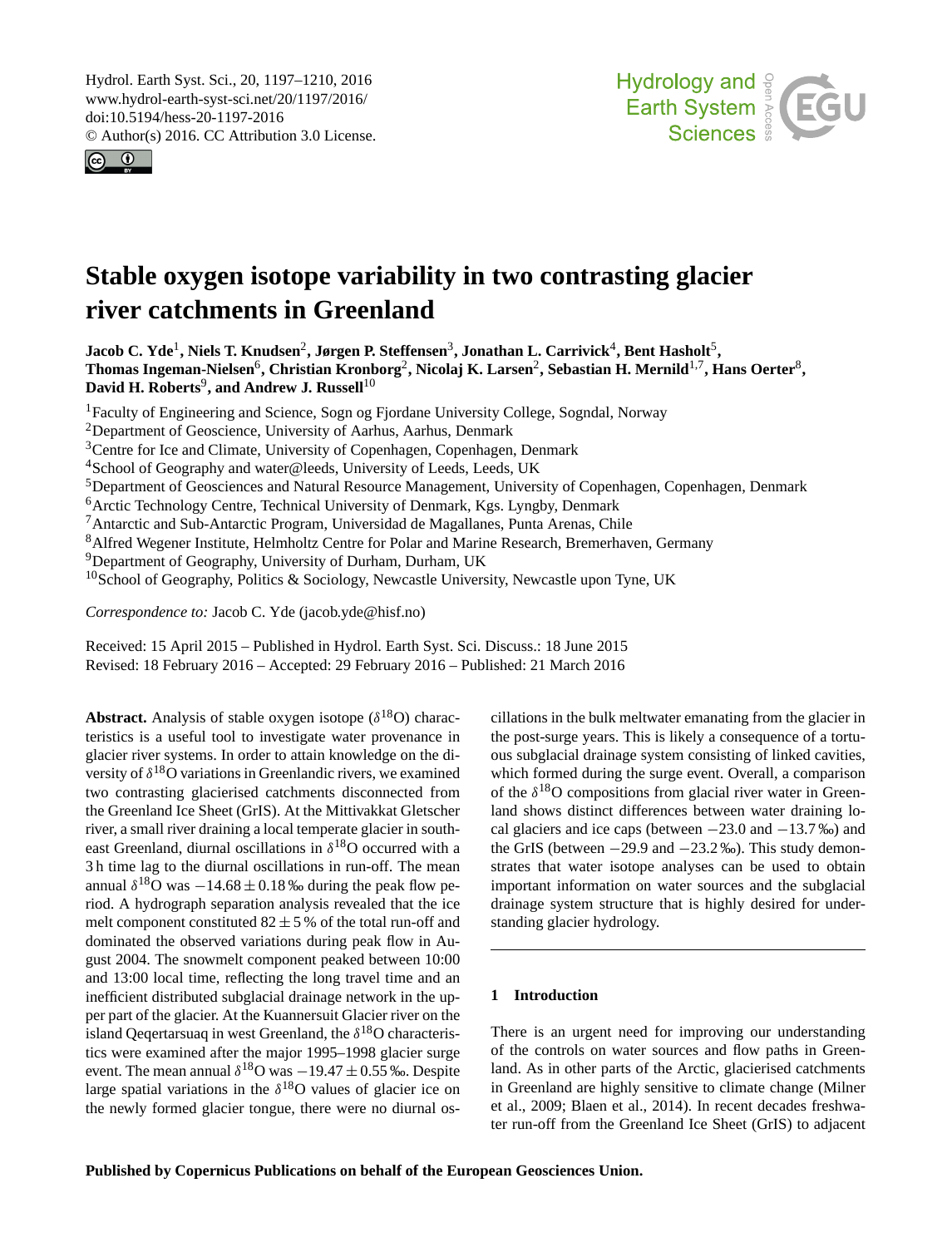seas has increased significantly (Hanna et al., 2005, 2008; Bamber et al., 2012; Mernild and Liston, 2012), and the total ice mass loss from the GrIS contributes with 0.33 mm sea level equivalent yr<sup>-1</sup> to global sea level rise (1993–2010; Vaughan et al., 2013). In addition, ice mass loss from local glaciers (i.e. glaciers and ice caps peripheral to the GrIS; Weidick and Morris, 1998) has resulted in a global sea level rise of 0.09 mm sea level equivalent yr<sup>-1</sup> (1993–2010; Vaughan et al., 2013). The changes in run-off are coupled to recent warming in Greenland (Hanna et al., 2012, 2013; Mernild et al., 2014), an increasing trend in precipitation and changes in precipitation patterns (Bales et al., 2009; Mernild et al., 2015a), and a decline in albedo (Bøggild et al., 2010; Tedesco et al., 2011; Box et al., 2012; Yallop et al., 2012; Mernild et al., 2015b). Also, extreme surface melt events have occurred in recent years (Tedesco et al., 2008, 2011; van As et al., 2012), and in July 2012 more than 97 % of the GrIS experienced surface melting (Nghiem et al., 2012; Keegan et al., 2014). In this climate change context, detailed catchmentscale studies on water source and water flow dynamics are urgently needed to advance our knowledge of the potential consequences of future hydrological changes in Greenlandic river catchments.

Analysis of stable oxygen isotopes is a very useful technique to investigate water provenance in glacial river systems. Stable oxygen isotopes are natural conservative tracers in low-temperature hydrological systems (e.g. Moser and Stichler, 1980; Gat and Gonfiantini, 1981; Haldorsen et al., 1997; Kendall et al., 2014). Consequently, oxygen isotopes can be applied to determine the timing and origin of changes in water sources and flow paths because different water sources often have isotopically different compositions due to their exposure to different isotopic fractionation processes. Since the 1970s, this technique has been widely used for hydrograph separation (Dinçer et al., 1970). Most often a conceptual two-component mixing model is applied, where an old-water component (e.g. groundwater) is mixed with a new-water component (e.g. rain or snowmelt), assuming that both components have spatial and temporal homogeneous compositions. The general mixing model is given by the equation

$$
QC = Q_1C_1 + Q_2C_2 + ..., \tag{1}
$$

where the discharge  $Q$  and the isotopic value  $C$  are equal to the sum of their components. This simplified model has limitations when a specific precipitation event is analysed because the water isotope composition in precipitation (new water) may vary considerably during a single event (e.g. McDonnell et al., 1990) and changes in contributions from secondary old-water reservoirs may occur (e.g. Hooper and Shoemaker, 1986). Nevertheless, water isotope mixing models still provide valuable information on spatial differences in hydrological processes on diurnal to annual timescales (Kendall et al., 2014).



**Figure 1.** Location map **(a)** of the study areas at **(b)** the Mittivakkat Gletscher river, southeast Greenland (image from Landsat 8 OLI on 3 September 2013), and at **(c)** the Kuannersuit Glacier river, west Greenland (image from Landsat 8 OLI on 8 July 2014).

In glacier-fed river systems, the principal water sources to bulk run-off derive from ice melt, snowmelt, rainfall and groundwater components. Depending on the objectives of the study and on the environmental setting, hydrograph separation of glacial rivers has been based on assumed endmember isotope mixing between two or three prevailing components (Behrens et al., 1971, 1978; Fairchild et al., 1999; Mark and Seltzer, 2003; Theakstone, 2003; Yde and Knudsen, 2004; Mark and McKenzie, 2007; Yde et al., 2008; Bhatia et al., 2011; Kong and Pang, 2012; Ohlanders et al., 2013; Blaen et al., 2014; Dahlke et al., 2014; Hindshaw et al., 2014; Meng et al., 2014; Penna et al., 2014; Rodriguez et al., 2014; Zhou et al., 2014). As glacierised catchments vary in size, altitudinal range, hypsometry, degree of glaciation, and thermal and morphological glacier types, isotope hydrograph separation often requires that the primary local controls on run-off generation are identified in order to analyse the variability in isotope time series. In detailed studies it may even be necessary to divide a main component, such as ice melt, into several ice facies sub-components (Yde and Knudsen, 2004).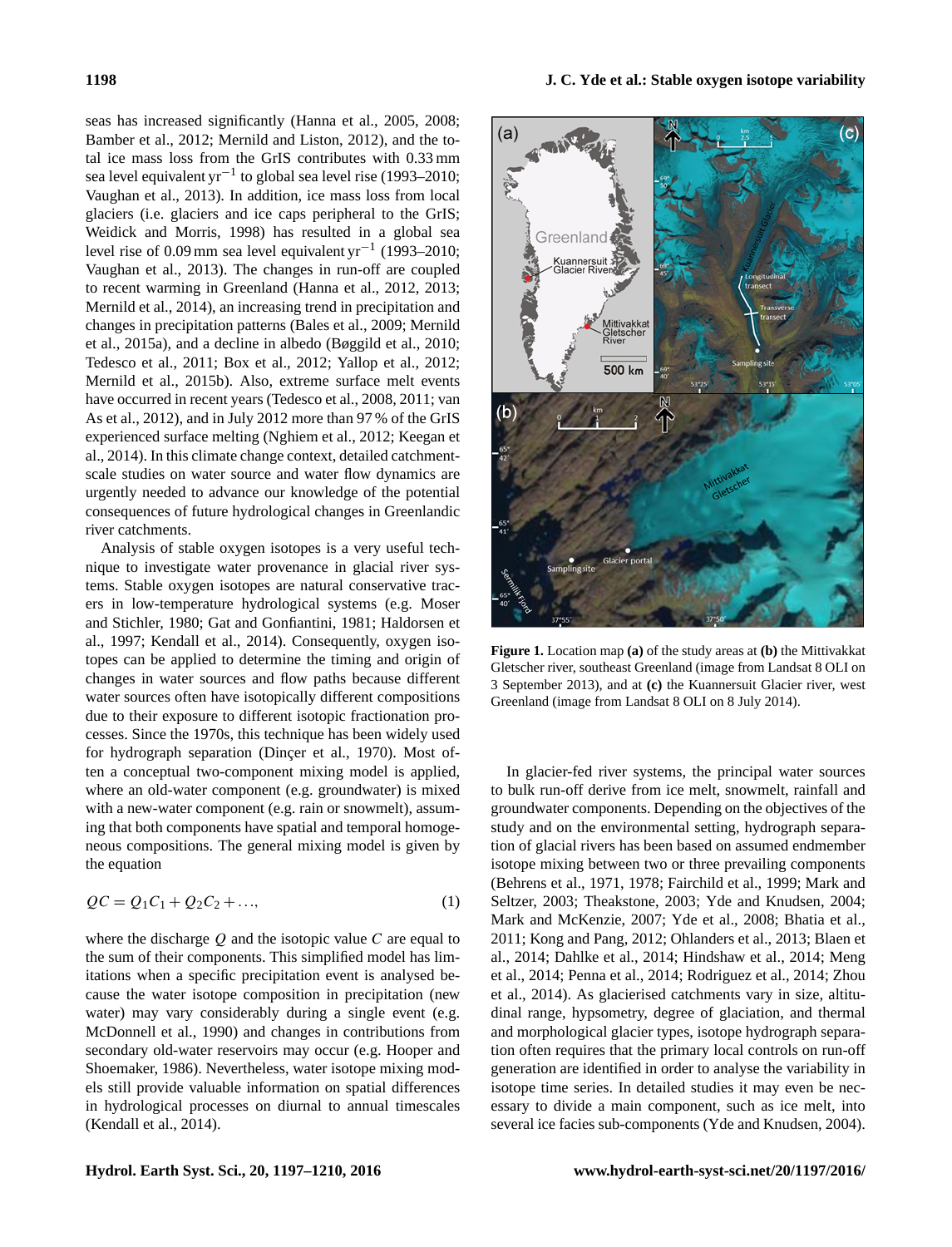However, in highly glacierised catchments the variability in oxygen isotope composition is generally controlled by seasonal snowmelt and ice melt with episodic inputs of rainwater, whereas contributions from shallow groundwater flow may become important in catchments, where glaciers comprise a small proportion of the total area (e.g. Blaen et al., 2014).

In this study, we examine the stable oxygen isotope composition in two Greenlandic glacier river systems, namely the Mittivakkat Gletscher river  $(13.6 \text{ km}^2)$ , which drains a local non-surging glacier in southeast Greenland, and the Kuannersuit Glacier river  $(258 \text{ km}^2)$ , which drains a local glacier on the island Qeqertarsuaq, west Greenland. The latter experienced a major glacier surge event in 1995–1998. Our aim is to gain insights into the variability and controls of the oxygen isotope composition in contrasting glacierised river catchments located peripheral to the GrIS (i.e. the river systems do not drain meltwater from the GrIS). Besides a study by Andreasen (1984) at the glacier Killersuaq in west Greenland, this is the first study of oxygen isotope dynamics in rivers draining glacierised catchments peripheral to the GrIS.

### **2 Study sites**

# **2.1 Mittivakkat Gletscher river, Ammassalik Island, southeast Greenland**

Mittivakkat Gletscher (65°41′ N, 37°50′ W) is the largest glacier complex on Ammassalik Island, southeast Greenland (Fig. 1). The entire glacier covered an area of  $26.2 \text{ km}^2$ in 2011 (Mernild et al., 2012) and has an altitudinal range between 160 and 880 m a.s.l. (Mernild et al., 2013a). Bulk meltwater from the glacier drains primarily westwards to the proglacial Mittivakkat Valley and flows into the Sermilik Fjord. The sampling site is located at a hydrometric station 1.3 km down-valley from the main subglacial meltwater portal. The hydrological catchment has an area of  $13.6 \text{ km}^2$ , of which  $9.0 \text{ km}^2$  is glacierised (66%). The maritime climate is Low Arctic with annual precipitation ranging from 1400 to 1800 mm water equivalent (w.e.) yr−<sup>1</sup> (1998–2006) and a mean annual air temperature (MAAT) at 515 m a.s.l. of −2.2 ◦C (1993–2011; updated from Mernild et al., 2008a). There are no observations of contemporary permafrost in the area, and the proglacial vegetation cover is sparse.

The glacier has undergone continuous recession since the end of the Little Ice Age (Knudsen et al., 2008; Mernild et al., 2011). In recent decades the recession has accelerated and the glacier has lost approximately 29 % of its volume between 1994 and 2012 (Yde et al., 2014), and surface mass balance measurements indicate a mean thinning rate of 1.01 m w.e. yr−<sup>1</sup> between 1995–1996 and 2011–2012 (Mernild et al., 2013a). Similar to other local glaciers in the Ammassalik region, Mittivakkat Gletscher is severely out of contemporary climatic equilibrium (Mernild et al., 2012,

**Table 1.** Summary of  $\delta^{18}$ O mean and range in bulk water samples at the Mittivakkat Gletscher river.

| Year | Campaign period | $\boldsymbol{n}$ | $\delta^{18}$ Omean | $\delta^{18}$ Omax | $\delta^{18}O_{\text{min}}$ |
|------|-----------------|------------------|---------------------|--------------------|-----------------------------|
| 2003 | $11-13$ Aug     | 4                | $-14.42$            | $-14.30$           | $-14.65$                    |
| 2004 | $8-22$ Aug      | 103              | $-14.55$            | $-14.19$           | $-14.91$                    |
| 2005 | 30 May-12 Jun   | 29               | $-14.71$            | $-14.35$           | $-15.16$                    |
|      | $23 - 26$ Jul   | 19               | $-14.10$            | $-13.74$           | $-14.41$                    |
|      | $11-19$ Aug     | 44               | $-14.73$            | $-14.13$           | $-16.43$                    |
| 2006 | $11-16$ Aug     | 11               | $-14.85$            | $-14.26$           | $-15.42$                    |
| 2007 | $2-10$ Aug      | 17               | $-14.69$            | $-14.07$           | $-15.11$                    |
| 2008 | 29 May-11 Jun*  | 28               | $-16.92$            | $-15.92$           | $-17.35$                    |
|      | $10-16$ Aug     | 15               | $-14.84$            | $-14.47$           | $-15.20$                    |
| 2009 | $8-16$ Aug      | 17               | $-14.88$            | $-14.56$           | $-15.13$                    |

<sup>∗</sup> Collected at a sampling site ca. 500 m closer to the glacier front.

2013b) and serves as a representative location for studying the impact of climate change on glacierised river catchments in southeast Greenland (e.g. Mernild et al., 2008b, 2015b; Bárcena et al., 2010, 2011; Kristiansen et al., 2013; Lutz et al., 2014).

# **2.2 Kuannersuit Glacier river, Qeqertarsuaq, west Greenland**

Kuannersuit Glacier (69°46′ N, 53°15′ W) is located in central Qeqertarsuaq (formerly Disko Island), west Greenland (Fig. 1). It is an outlet glacier descending from the Sermersuaq ice cap and belongs to the Qeqertarsuaq–Nuussuaq surge cluster (Yde and Knudsen, 2007). In 1995, the glacier started to surge down the Kuannersuit Valley with a frontal velocity up to 70 m per day (Larsen et al., 2010). By the end of 1998 or beginning of 1999, the surging phase terminated and the glacier went into its quiescent phase, which is presumed to last more than 100 years (Yde and Knudsen, 2005a). The 1995–1998 surge of Kuannersuit Glacier is one of the largest land-terminating surge events ever recorded; the glacier advanced 10.5 km down-valley, and approximately  $3 \text{ km}^3$  of ice was moved to form a new glacier tongue (Larsen et al., 2010).

The Kuannersuit Glacier river originates from a portal at the western side of the glacier terminus, and the sampling site is located 200 m down-stream (Yde et al., 2005a). The catchment area has an altitude range of 100–1650 m a.s.l. and covers 258 km<sup>2</sup> , of which Kuannersuit Glacier constitutes 103 km<sup>2</sup> of the total glacierised area of 168 km<sup>2</sup> (Yde and Knudsen, 2005a). The valley floor consists of unvegetated outwash sediment; dead-ice deposits; and ice-cored, vegetated terraces. The proglacial area of the catchment is situated in the continuous permafrost zone (Yde and Knudsen, 2005b), and the climate is polar continental (Humlum, 1999). There are no meteorological observations from the area, but at the coastal town of Qeqertarsuaq (formerly Godhavn), located 50 km to the southwest, the MAAT was −2.7 and −1.7 ◦C in 2011 and 2012, respectively (Cappelen, 2013).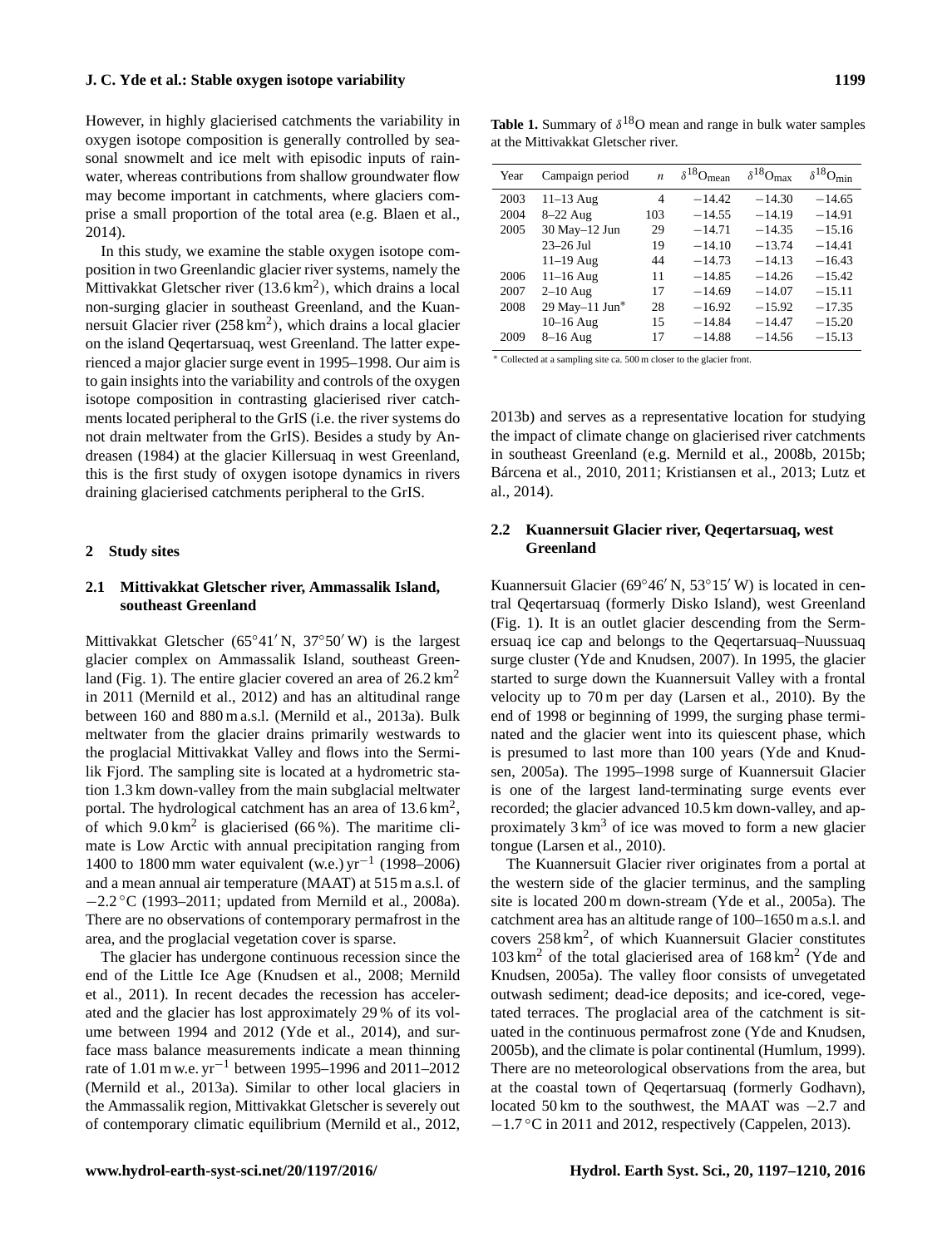| Year | Campaign<br>period | $\boldsymbol{n}$ | $\delta^{18}O_{\text{mean}}$ | $\delta^{18}O_{\text{max}}$ | $\delta^{18}O_{\text{min}}$ |
|------|--------------------|------------------|------------------------------|-----------------------------|-----------------------------|
| 2000 | $24 - 27$ Jul      | 21               | $-19.80$                     | $-19.47$                    | $-19.97$                    |
| 2001 | $14 - 31$ Jul      | 109              | $-19.25$                     | $-17.82$                    | $-19.55$                    |
| 2002 | $14 - 15$ Jul      | 21               | $-19.01$                     | $-18.75$                    | $-19.39$                    |
| 2003 | $18 - 26$ Jul      | 27               | $-20.43$                     | $-19.03$                    | $-21.88$                    |
| 2005 | $19 - 24$ Jul      | 2                | $-19.42$                     | $-19.32$                    | $-19.51$                    |

**Table 2.** Summary of  $\delta^{18}$ O mean and range in bulk water samples at the Kuannersuit Glacier river.

# **3 Methods**

#### **3.1 Sampling protocol and isotope analyses**

In total, 287 oxygen isotope samples were collected from the Mittivakkat Gletscher river during the years 2003–2009 (Table 1). Most of the sampling campaigns were conducted in August at the end of the peak flow period (i.e. the summer period with relatively high run-off). The most intensively sampled period was from 8 to 22 August 2004, where sampling was conducted with a 4 h frequency supplemented by short periods of higher frequency sampling. In the years 2005 and 2008, meltwater was also collected during the early melt season (i.e. the period before the subglacial drainage system is well established) to evaluate the seasonal variability in the  $\delta^{18}$ O signal. An additional 40 river samples were collected for multi-sampling tests.

During five field seasons in July 2000, 2001, 2002, 2003 and 2005, a total of 180 oxygen isotope samples were collected from the Kuannersuit Glacier river (Table 2), and another 44 river samples were collected for multi-sampling tests. In addition, 13 ice samples were obtained along a longitudinal transect at the centreline of the newly formed glacier tongue with 500 m sampling increments in July 2001, and 23 ice samples were collected along a transverse transect with 50 m sampling increments in July 2003. The transverse transect crossed the longitudinal transect at a distance of 3250 m from the glacier front. Seven samples of rainwater were collected in a Hellmann rain gauge located in the vicinity of the glacier terminus in July 2002.

All water samples were collected manually in 20 mL vials. Ice samples were collected in 250 mL polypropylene bottles or plastic bags before being slowly melted and decanted to 20 mL vials. The vials were stored in cold (∼ 5 ◦C) and dark conditions to avoid fractionation related to biological activity.

The relative deviations  $(\delta)$  of water isotope compositions  $($ <sup>18</sup>O $/$ <sup>16</sup>O) were expressed in per mil (‰) relative to Vienna Standard Mean Ocean Water (0 ‰; Coplen, 1996). The stable oxygen isotope analyses were performed at the Niels Bohr Institute, University of Copenhagen, Denmark, using mass spectrometry with an instrumental precision of  $\pm 0.1$  ‰ in the oxygen isotope ratio  $(\delta^{18}O)$  value.



**Figure 2.**  $\delta^{18}O$  time series of meltwater draining Mittivakkat Gletscher in **(a)** 2005 and **(b)** 2008.

The oxygen isotope data from this study are available in the Supplement (Tables S1–S6).

# **3.2 Multi-sample tests**

In the Mittivakkat Gletscher river, we conducted three multisample tests at 14:00 local time on 9, 15 and 21 August 2004 to determine the combined uncertainty related to sampling and analytical error. During the multi-sample tests samples were collected simultaneously (within 3 min). The tests show standard deviations of 0.08 ( $n = 25$ ), 0.06 ( $n = 5$ ) and 0.04 ‰ ( $n = 10$ ), respectively, which are lower than the instrumental precision  $(\pm 0.1 \text{ %})$ .

In the Kuannersuit Glacier river, multi-sample tests were conducted in 2001, 2002 and 2003, showing a standard deviation of  $\pm 0.16$  ( $n = 5$ ),  $\pm 0.13$  ( $n = 17$ ) and  $\pm 0.44$  ‰  $(n = 22)$ , respectively. The multi-sample test in 2003 showed a standard deviation significantly larger than the instrumental precision  $(\pm 0.1\%)$ . This deviation cannot be explained by the presence of a few high  $\delta^{18}$ O values. The most plausible explanation is that the glacier run-off was not well mixed in 2003, possibly because different parts of the drainage system merged close to the glacier portal.

# **3.3 Run-off measurements**

Stage–discharge relationships were used to determine runoff at each study site. The accuracy of individual run-off measurements is within  $\pm 7$ % (e.g. Herschy, 1999). For details on run-off measurements we refer to Hasholt and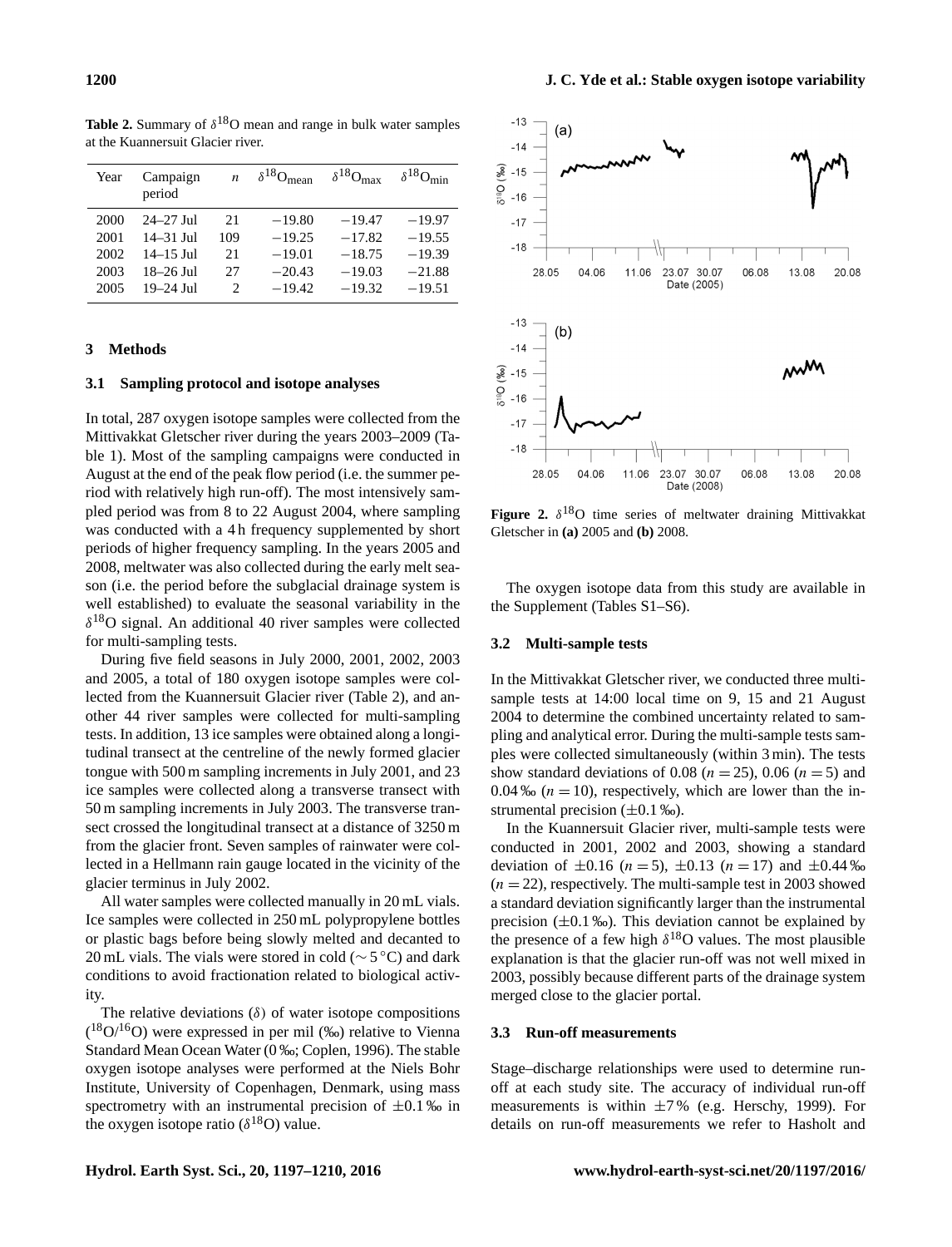

**Figure 3.** Time series of  $\delta^{18}O$ , discharge, air temperature and electric conductivity in meltwater draining Mittivakkat Gletscher during the period 8–21 August 2004.

Mernild (2006) for the Mittivakkat Gletscher river and Yde et al. (2005a) for the Kuannersuit Glacier river. In short, at the Mittivakkat Gletscher river the run-off measurements were conducted at a hydrometric monitoring station located after the braided river system had changed into a single river channel about 500 m from the river outlet. The station was installed in August 2004 and recorded water stage every 10 min during the peak flow period. At the Kuannersuit Glacier river the run-off measurements were obtained at a hydrometric monitoring station installed in July 2001 at a location where the river merges to a single channel. Water stage was recorded every hour during the peak flow period. The station was destroyed during the spring river break-up in 2002.

# **4 Results**

#### **4.1** δ **<sup>18</sup>O characteristics**

At the Mittivakkat Gletscher river, the early melt season is characterised by an increasing trend in  $\delta^{18}$ O. In 2005 the  $\delta^{18}$ O values in the early melt season were coincident with the  $\delta^{18}$ O values during the peak flow period (Fig. 2a; Table 1). This indicates that the onset of ice melt commenced before the early melt season sampling campaign. In contrast, the 2008 onset of ice melt was delayed, and snowmelt totally dominated the bulk composition of the river water except on 30 May 2008, when a rainfall event (19 mm in the nearby town of Tasiilaq, located 10 km to the southeast of the Mittivakkat Gletscher river catchment; Cappelen, 2013) caused a positive peak in  $\delta^{18}O$  of ~ 1‰ (Fig. 2b). This difference



**Figure 4.** Time series of  $\delta^{18}O$  (red curve) and discharge (black curve) in the Kuannersuit Glacier river during the period 14–31 July 2001.

between the early ablation seasons in 2005 and 2008 is consistent with the meteorological record from Tasiilaq, which shows that the region received a large amount of precipitation in May 2008 (140 mm) compared to a dry May 2005 (17 mm; Cappelen, 2013). Episodic effects on  $\delta^{18}$ O by precipitation seem common throughout the ablation season. For instance, another short-term change occurred on 14–15 August 2005 (Fig. 2a), when a negative peak in  $\delta^{18}$ O of ~ 2‰ coincided with a snowfall event (14 mm in Tasiilaq; Cappelen, 2013) and subsequent elevated contribution from snowmelt.

During the peak flow periods, the mean annual  $\delta^{18}$ O was  $-14.68 \pm 0.18$  ‰ (Table 1). We use the 2004 time series to assess oxygen isotope dynamics in the Mittivakkat Gletscher river during the peak flow period when the subglacial drainage system is assumed to be well established, transporting the majority of meltwater in a channelised network (Mernild, 2006). In Fig. 3, the 2004  $\delta^{18}$ O time series is shown together with run-off (at the hydrometric station), air temperature (at a nunatak at 515 m a.s.l.) and electrical conductivity (at the hydrometric station; corrected to  $25^{\circ}$ C). There was no precipitation during the entire sampling period, except for some drizzle on 8 August prior to the collection of the first sample. The time series shows characteristic diurnal variations in  $\delta^{18}$ O composition, e.g. on 9–10 and 16– 18 August 2004. However, the diurnal pattern was severely disturbed at around 03:00 on 11 August 2004. The hydrograph shows that during the falling limb the diurnal trend in run-off was interrupted, coinciding with an air temperature increase and a change in  $\delta^{18}$ O from decreasing to slightly increasing values. The run-off stayed almost constant until a rapid 39 % increase in run-off occurred at 13:00 on 12 August 2004, accompanied by an increase in  $\delta^{18}$ O and decrease in electrical conductivity. Thereafter, run-off remained at an elevated level for more than 2 days before returning to a diurnal oscillation of run-off. Hydrograph separation of water sources is a helpful tool to elucidate the details of this event (see Sect. 4.3).

In the Kuannersuit Glacier river, the sample-weighted mean annual  $\delta^{18}$ O was  $-19.47 \pm 0.55$  ‰ during the peak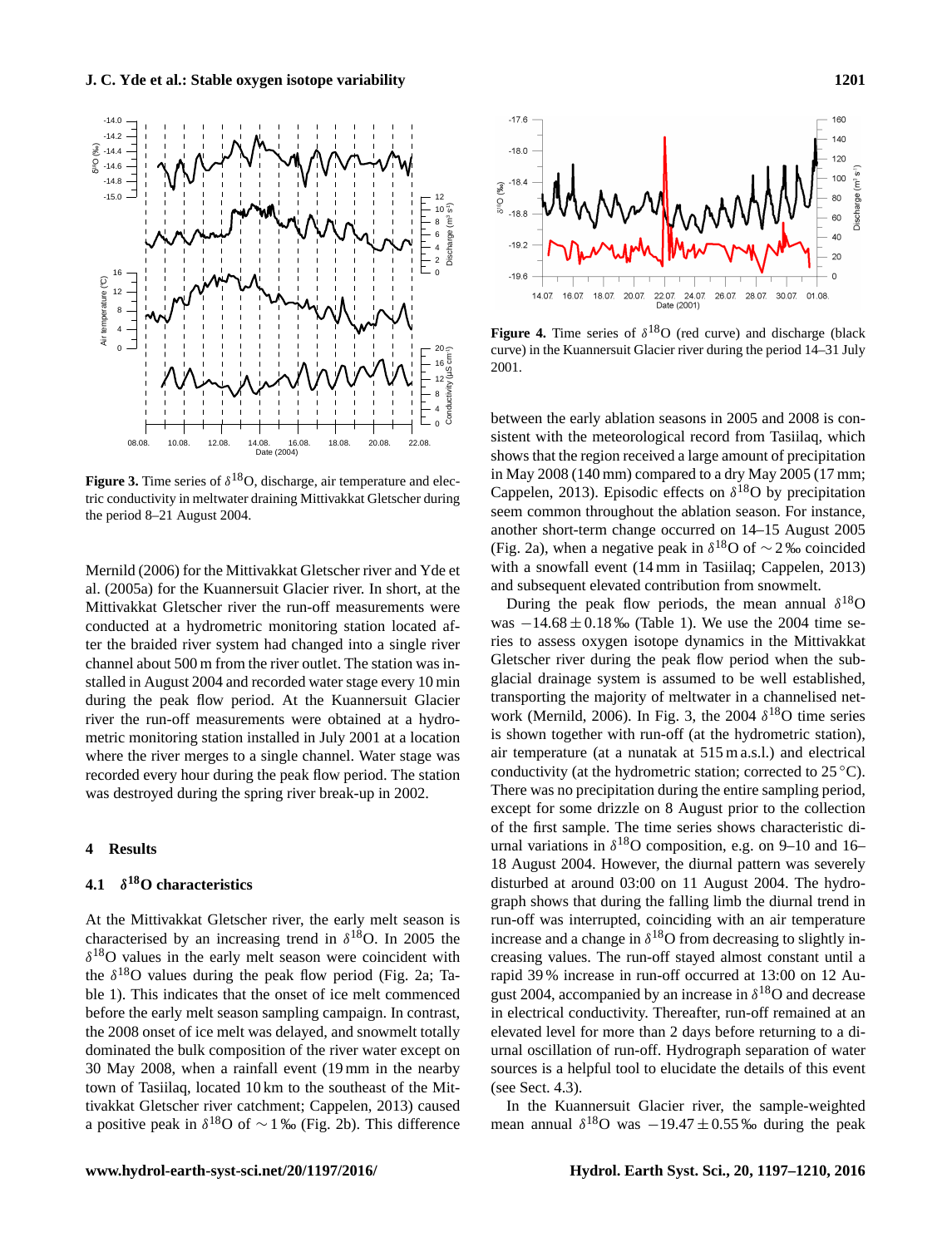



**Figure 5.** Diurnal  $\delta^{18}$ O variations in the Kuannersuit Glacier river on studied days in July in the post-surge years 2000–2003. Multisample tests conducted in 2001, 2002 and 2003 showed standard deviations of  $\pm 0.16$ ,  $\pm 0.13$  and  $\pm 0.44$ %, respectively.

flow period (a sample-weighted value is applied because the number of samples per year deviated between 2 and 109). In Fig. 4, the variations in  $\delta^{18}$ O are presented together with run-off for the period 14–31 July 2001. The 2001 run-off measurements showed diurnal oscillations with minimums around 10:00–12:00 and maximums at 19:00–20:00, correlating well with reversed oscillations in solutes (Yde et al., 2005a) and poorly with suspended sediment concentrations (Knudsen et al., 2007). However, the variability of  $\delta^{18}O$  did not correlate with run-off or any of these variables. While some of the episodic damming and meltwater release events appear as peaks on the run-off time series, the peaks in the  $\delta^{18}$ O time series coincided with rainfall events (e.g. on the nights of 21 and 29 July 2001). Besides these episodic peaks, a lack of diurnal fluctuations in  $\delta^{18}$ O characterised the  $\delta^{18}$ O time series.

Figure 5 shows the diurnal  $\delta^{18}$ O variations during 4 days in July without rainfall in the years 2000–2003. There were no diurnal oscillations in 2000, 2001 and 2002. In 2003, the fluctuations were much larger than in the preceding years, but the highest  $\delta^{18}O(-19.03\%)$  was measured at 21:00, and low  $\delta^{18}$ O prevailed during the night ( $\sim$  -21.0 ‰). This diurnal variability was also reflected in the standard deviations of the measurements taken over the 24 h periods, which increased from  $\pm 0.07$  in 2000 to  $\pm 0.11$ ,  $\pm 0.23$  and  $\pm 0.70$  ‰ in 2001, 2002 and 2003, respectively. The corresponding diurnal amplitudes for 2000–2003 were 0.28, 0.42, 0.64 and 2.85 ‰, respectively. Although these measurements from a single day each year are insufficient to represent the conditions for the entire peak flow period, they may indicate postsurge changes in the structure of subglacial hydrological system which are worth addressing in detail in future studies of the hydrological system of surging glaciers.

#### **4.2** δ **<sup>18</sup>O endmember components**

On Mittivakkat Gletscher, three snow pits (0.1 m sampling increments) were excavated at different altitudes

in May 1999, showing a mean  $\delta^{18}$ O composition of  $-16.5 \pm 0.6$  % (hereafter the uncertainty of  $\delta^{18}$ O is given by the standard deviation) in winter snow (Dissing, 2000). The range of individual samples in each snow pit varied between  $-14.5$  and  $-19.5$  ‰ (269 m a.s.l.; mean  $\delta^{18}O$  $=-16.24 \pm 1.35$ ;  $n = 36$ ),  $-13.8$  and  $-21.2$  ‰ (502 m a.s.l.; mean  $\delta^{18}O = -17.11 \pm 2.13$ ;  $n = 21$ ), and  $-11.9$  and  $-21.6\%$  (675 m a.s.l.; mean  $\delta^{18}O = -16.18 \pm 2.70$ ;  $n = 26$ ; Dissing, 2000). Also, two ice-surface  $\delta^{18}$ O records of 2.84 and 1.05 km in length (10 m sampling increments) were obtained from the glacier terminus towards the equilibrium line (Boye, 1999). The glacier ice  $\delta^{18}$ O ranged between -15.0 and  $-13.3$  ‰ with a mean  $\delta^{18}$ O of  $-14.1$  ‰ (Boye, 1999), and the theoretical altitudinal effect (Dansgaard, 1964) of higher  $\delta^{18}$ O towards the equilibrium line altitude (ELA) was not observed. The reasons for an absence of a  $\delta^{18}O$  lapse rate are most likely the limited size and altitudinal range (160– 880 m a.s.l.) of Mittivakkat Gletscher, but ice dynamics, ice age and meteorological conditions such as frequent inversion (Mernild and Liston, 2010) may also have an impact. The  $\delta^{18}$ O of summer rain has not been determined in this region, but at the coastal village of Ittoqqortoormiit, located ∼ 840 km to the north of Mittivakkat Gletscher, observations show monthly mean  $\delta^{18}$ O in rainwater of  $-12.8$ ,  $-9.1$  and −8.8 ‰ in June, July and August, respectively (data available from the International Atomic Energy Agency database WISER). Based on these observations it is evident that endmember snowmelt has a relatively low  $\delta^{18}$ O compared to endmember ice melt and that these two water source components can be separated. Contributions from rainwater will likely result in episodic increase in the  $\delta^{18}$ O of bulk meltwater.

In the Kuannersuit Glacier river system, the glaciological setting differed from the Mittivakkat Gletscher river system. During the surge event of Kuannersuit Glacier, the glacier front advanced from  $\sim$  500 down to 100 m a.s.l., while a significant part of the glacier surface in the accumulation area was lowered by more than 100 m to altitudes below the ELA ( $\sim$  1100–1300 m a.s.l.). A helicopter survey in July 2002 revealed that the post-surge accumulation area ratio was less than 20 % (Yde et al., 2005a). Hence, we assume that the primary post-surge water source during the peak flow period is ice melt, particularly from ablation of the new glacier tongue. The mean  $\delta^{18}$ O value of glacier ice collected along the longitudinal and transverse transects was  $-20.5 \pm 1.0$  ‰ ( $n = 36$ ). This is consistent with  $\delta^{18}$ O values of glacier ice located near the glacier front, showing mean  $\delta^{18}$ O of  $-19.4 \pm 0.9$  ‰ ( $n = 20$ ) in a section with debris layers formed by thrusting and  $-19.8 \pm 1.1$  ‰ ( $n = 37$ ) in a section without debris layers (Larsen et al., 2010). In contrast to the setting at the Mittivakkat Gletscher river, it was likely that another ice melt component in bulk run-off from Kuannersuit Glacier comprised water from several ice facies sub-component sources with various  $\delta^{18}$ O values and spatial variability. During the surge event, a thick debris-rich basal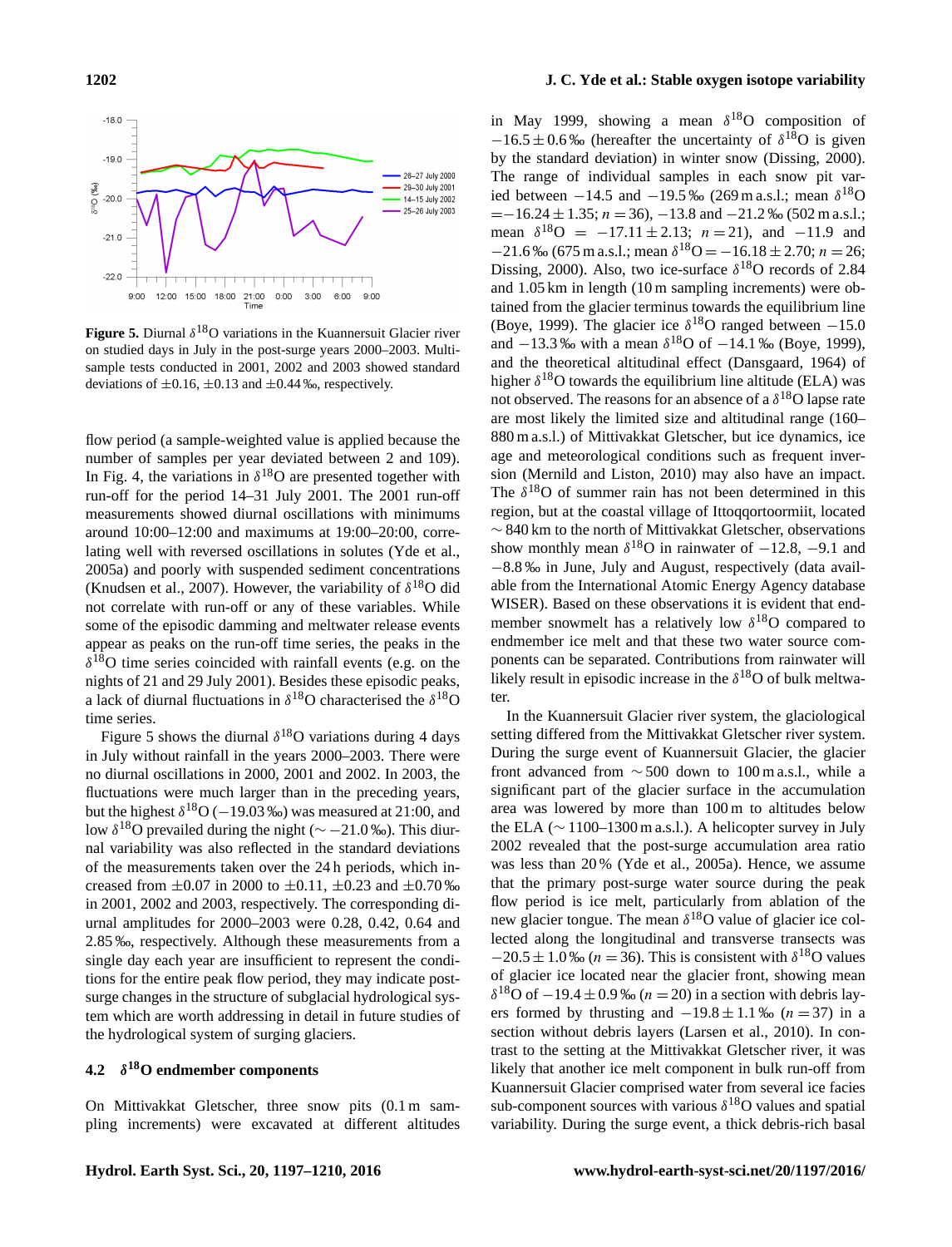

**Figure 6.** Hydrograph showing the separation of the discharge in the Mittivakkat Gletscher river (black curve) into an ice melt component (red curve) and a snowmelt component (blue curve) during the period 8–21 August 2004. The error of the ice melt and snowmelt components depends on the constant endmember estimates and the cubic spline interpolation. The arrow indicates the onset of the abrupt change in discharge.

ice sequence was formed beneath the glacier and exposed along the glacier margins and at the glacier terminus (Yde et al., 2005b; Roberts et al., 2009; Larsen et al., 2010). The basal ice consisted of various genetic ice facies, where different isotopic fractionation processes during the basal ice formation resulted in variations in the  $\delta^{18}$ O composition. The  $\delta^{18}$ O in massive stratified ice was  $-16.6 \pm 1.9$  ‰ (n = 10); in laminated stratified ice it was  $-19.6 \pm 0.7$  ‰ ( $n = 9$ ); and in dispersed ice it was  $-18.8 \pm 0.6$  ‰ ( $n = 41$ ; Larsen et al., 2010). Also, during the termination of the surge event in winter 1998–1999, proglacial naled was stacked into ∼ 3 m thick sections of thrust-block naled at the glacier front, as the glacier advanced into the naled (Yde and Knudsen, 2005b; Yde et al., 2005b; Roberts et al., 2009). Naled is an extrusive ice assemblage formed in front of the glacier by rapid freezing of winter run-off and/or proglacial upwelling water mixed with snow. A profile in a thrust-block naled section showed a  $\delta^{18}$ O of  $-20.1 \pm 0.5$  ‰ (*n* = 60; excluding an outlier polluted by rainwater; Yde and Knudsen, 2005b). With regard to the endmember compositions of snowmelt and rainwater at the Kuannersuit Glacier river, it was not possible to access snow on the upper part of the glacier, so no  $\delta^{18}$ O values on snowmelt were measured. Rainwater was collected during rainfall events in July 2002, showing a wide range in  $\delta^{18}$ O between -18.78 and -6.57‰ and a median  $\delta^{18}$ O of  $-10.32 \pm 4.49$  ‰ (n = 7; Table S6).

# **4.3 Hydrograph separation**

The conditions for conducting hydrograph separation during the peak flow period were different for the two study catchments. At the Mittivakkat Gletscher river it was possible to distinguish between the  $\delta^{18}$ O values of endmember ice melt and snowmelt components, and there were diurnal oscillations in  $\delta^{18}O$ . In contrast, the available data from the Kuannersuit Glacier river did not allow hydrograph separation in the years following the surge event. Here, there were no diurnal oscillations in  $\delta^{18}O$ , and the composition and importance of the snowmelt component were unknown. Hence, we will continue by using the 2004 time series to construct a two-component hydrograph separation (Eq. 1) during a period without precipitation for the Mittivakkat Gletscher river.

First, we apply time-series cubic spline interpolation to estimate  $\delta^{18}$ O at 1 h time-step increments, matching the temporal resolution of the run-off observations. This approach allows a better assessment of the diurnal  $\delta^{18}$ O signal. For instance, a best-fit analysis shows that overall the  $\delta^{18}O$  signal lags 3 h behind run-off ( $r^2 = 0.66$ ; linear correlation without lag shows  $r^2 = 0.58$ ), indicating the combined effect of the two primary components, snowmelt and ice melt, on the  $\delta^{18}O$ variations. The diurnal amplitude in  $\delta^{18}O$  ranged between 0.11 (11 August 2004) and 0.49 ‰ (16 August 2004). However, there was no statistical relation between diurnal  $\delta^{18}$ O amplitude and daily air temperature amplitude ( $r^2 = 0.28$ ), indicating that other forcings than variability in surface melting may have a more dominant effect on the responding variability in  $\delta^{18}O$ .

Based on the assumption that snowmelt and ice melt reflect their endmember  $\delta^{18}$ O compositions (-16.5 and −14.1 ‰, respectively), a hydrograph showing contributions from snowmelt and ice melt is constructed for the 2004 sampling period (Fig. 6). The ice melt component constituted  $82 \pm 5$ % (where  $\pm$  indicates the standard deviation of the hourly estimates) of the total run-off and dominated the observed variations in total run-off ( $r^2 = 0.99$ ). This is expected late in the peak flow period, when the subglacial drainage mainly occurs in a channelised network in the lower part of the glacier (Mernild, 2006). The slightly decreasing trend in the daily snowmelt component was likely a consequence of the diminishing snow cover on the upper part of the glacier. The snowmelt component peaked around 10:00–13:00 each day, reflecting the long distance from the melting snowpack to the proglacial sampling site and the possible existence of an inefficient distributed subglacial drainage network in the upper part of the glacier.

The most likely reason for an abrupt change in glacial runoff, such as the one observed during the early morning of 11 August 2004 followed by the sudden release of water 34 h later, is a roof collapse causing ice-block damming of a major subglacial channel. The hydrograph separation (Fig. 6) shows that the proportion between ice melt and snowmelt remained almost constant after the event commenced, indicating that the bulk water derived from a well-mixed part of the drainage system, which was unaffected by the large diurnal variation in ice melt generation. This suggests that the functioning drainage network transported meltwater from the upper part of the glacier with limited connection to the drainage network in the lower part. Meanwhile, ice melt was stored in a dammed section of the subglacial network located in the lower part of the glacier and suddenly released when the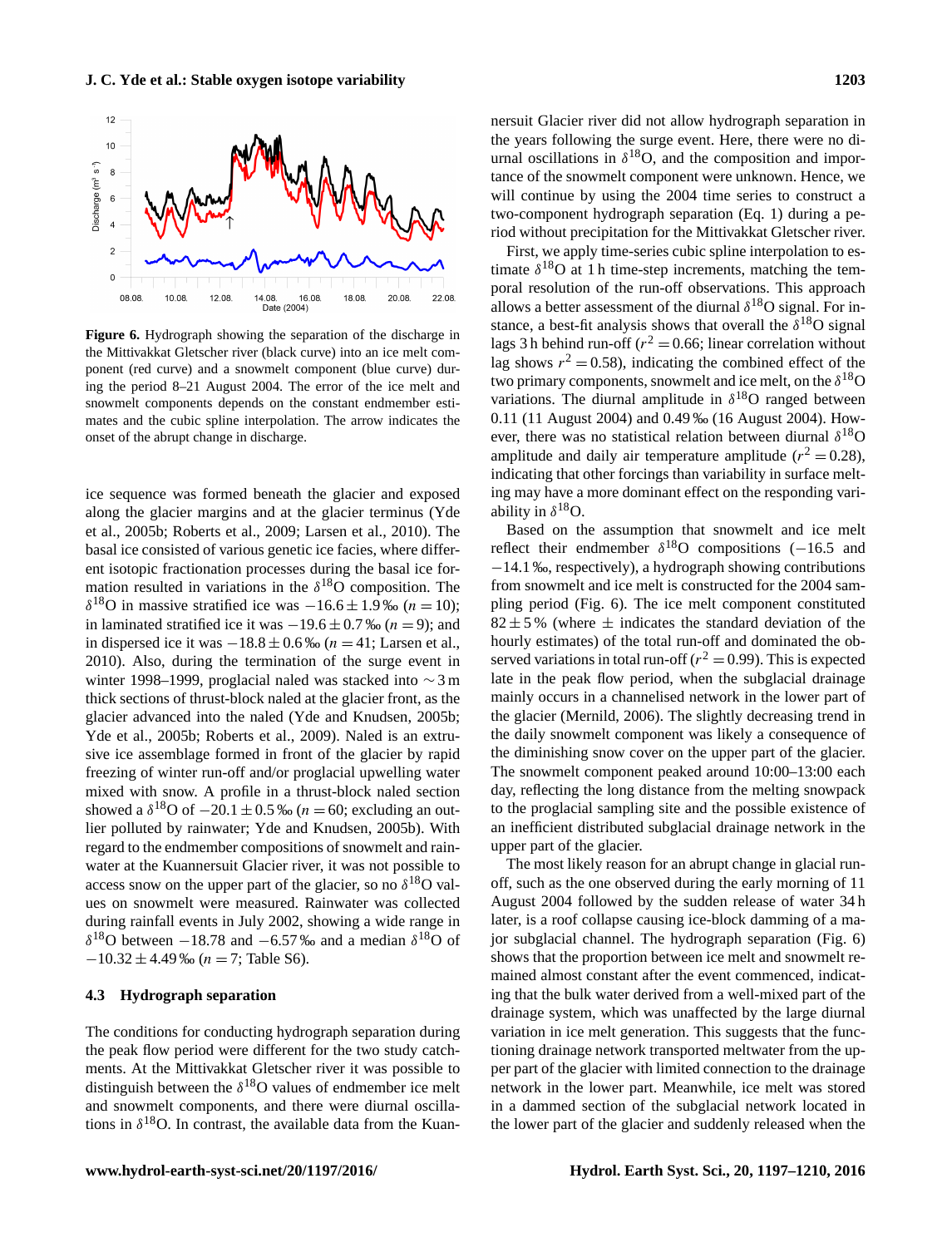dam broke at 13:00 on 12 August (Fig. 6). In the following hours ice melt comprised up to 94 % of the total run-off. On 13 August the snowmelt component peaked at noon but then dropped markedly, and in the evening it only constituted 4 % of the total run-off. On 14 August there were still some minor disturbances in the lower drainage network, but from 15 August the drainage system had stabilised and the characteristic diurnal glacionival oscillations had taken over (Figs. 3 and 6).

# **4.4 Uncertainties in** δ **<sup>18</sup>O hydrograph separation models**

The accuracy of endmember hydrograph separation models is limited by the uncertainties of the estimated values of each endmember component, the uncertainty of the cubic spline interpolation at each data point and the uncertainty of  $\delta^{18}O$ in the river. While the uncertainty of  $\delta^{18}O$  in the river is likely to be relatively small, the uncertainties of each endmember component must be kept in mind (e.g. Cable et al., 2011; Arendt et al., 2015). The assumption of discrete values of each endmember component is unlikely to reflect the spatial and temporal changes in bulk  $\delta^{18}$ O of snowmelt, ice melt and rainwater. For instance, Raben and Theakstone (1998) found a seasonal increase in mean  $\delta^{18}$ O in snow pits on Austre Okstindbreen, Norway, and episodic events such as passages of storms (e.g. McDonnell et al., 1990; Theakstone, 2008) or melting of fresh snow in the late ablation season may cause temporal changes in one component. Also, snowpacks have a non-uniform layered structure with heterogeneous  $\delta^{18}$ O composition, and isotopic fractionation is likely to occur as melting progresses and the snowpack is mixed with rainwater (e.g. Raben and Theakstone, 1998; Lee et al., 2010). It is also difficult to assess how representative snow pits and ice transects are for the bulk  $\delta^{18}$ O value of each component. Spatial differences in  $\delta^{18}O$  may exist within and between snow pits, but the overall effect on the isotopic composition of the water leaving the melting snowpack at a given time is unknown.

# **4.5 Longitudinal and transverse** δ **<sup>18</sup>O transects**

Glacier ice samples were collected on the surface of Kuannersuit Glacier to gain insights into the spatial variability of  $\delta^{18}$ O on the newly formed glacier tongue. Both the longitudinal and transverse transects showed large spatial fluctuations in  $\delta^{18}O$  (Fig. 7). The longitudinal transect was sampled along the centreline but showed unsystematic fluctuations on a 500 m sampling increment scale. In contrast, the transverse transect, which was sampled 3250 m up-glacier with 50 m increments, showed a more systematic trend where relatively high  $\delta^{18}O$  values were observed along both lateral margins. From the centre towards the western margin an increasing trend of 0.46 ‰ per 100 m prevailed, whereas the eastern central part showed large fluctuations in  $\delta^{18}O$  be-



**Figure 7.** Variations in  $\delta^{18}$ O of glacier ice along a longitudinal transect and a transverse transect on Kuannersuit Glacier. The transverse transect crosses the longitudinal transect at a distance of 3250 m from the glacier terminus.

tween −22.69 and −20.08 ‰. The total range of measured  $\delta^{18}$ O in glacier ice along the transverse transect was 4.14 ‰. A possible explanation of this marked spatial variability may be that the ice forming the new tongue derived from different pre-surge reservoirs on the upper part of the glacier. If so, it is very likely that the marginal glacier ice was formed at relatively low elevations (high  $\delta^{18}O$  signal), whereas the glacier ice in the western central part mainly derived from high-elevation areas of Sermersuaq ice cap (low  $\delta^{18}O$  signal). At present, there are only a few comparable studies on transverse variations in  $\delta^{18}$ O across glacier tongues. Epstein and Sharp (1959) found a decrease in  $\delta^{18}$ O towards the margins of Saskatchewan Glacier, Canada. Hambrey (1974) measured a similar decrease in  $\delta^{18}$ O towards the margins of Charles Rabots Bre, Norway, in an upper transect, whereas a lower transect showed wide unsystematic variations in  $\delta^{18}O$ . Hambrey (1974) concluded that in the upper transect the marginal ice derived from higher altitudes than ice in the centre, whereas in the lower transect the wide variations were related to structural complexity of the glacier. However, both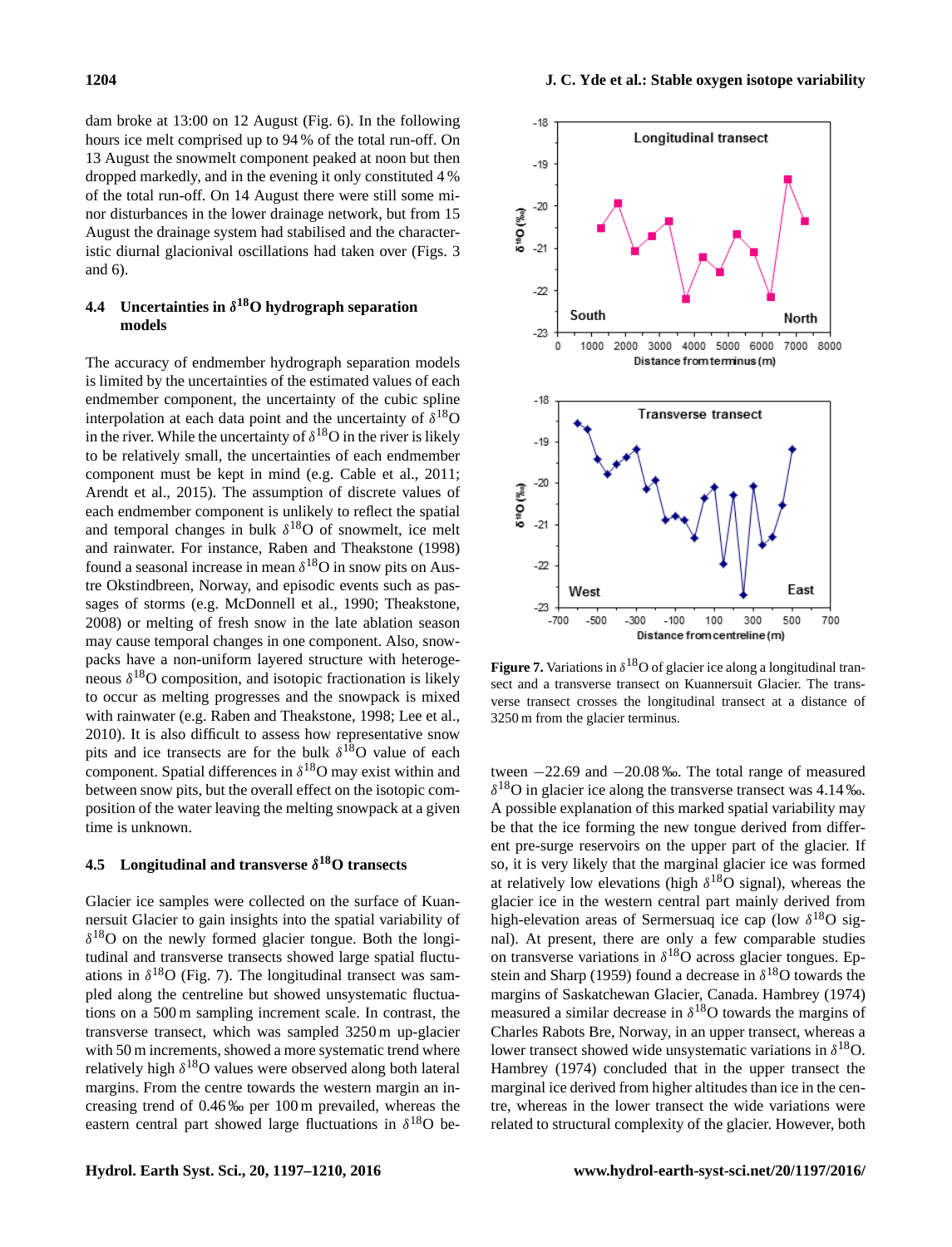**Table 3.** Maximum and minimum  $\delta^{18}$ O in glacier rivers.

| Site                                  | Sampling period | Latitude          | Longitude           | Maximum (‰)     | Minimum (‰)  | Reference                |
|---------------------------------------|-----------------|-------------------|---------------------|-----------------|--------------|--------------------------|
| Greenland                             |                 |                   |                     |                 |              |                          |
| Mittivakkat Gletscher (local glacier) | 2003-2009       | $65^{\circ}41'$ N | $37^{\circ}50'$ W   | $-13.7$         | $-17.4$      | This paper               |
| Kuannersuit Glacier (ice cap outlet)  | 2000-2005       | $69^{\circ}46'$ N | $53^{\circ}15'$ W   | $-17.8$         | $-21.9$      | This paper               |
| Hobbs Gletscher (local glacier)       | 2004            | $65^{\circ}46'$ N | $38^{\circ}11'$ W   | $-14.7$         | $-15.1$      | Yde (unpublished data)   |
| Imersuaq (GrIS outlet)                | 2000            | $66^{\circ}07'$ N | 49°54' W            | $-24.3$         | $-29.9$      | Yde and Knudsen (2004)   |
| Killersuag (ice cap outlet)           | 1982-1983       | $66^{\circ}07'$ N | $50^{\circ}10'$ W   | $-19.5$         | $-23.0$      | Andreasen (1984)         |
| Leverett Glacier (GrIS outlet)        | 2009            | $67^{\circ}04'$ N | $50^{\circ}10'$ W   | $-23.2$         | $-24.2$      | Hindshaw et al. (2014)   |
| Isunnguata Sermia (GrIS outlet)       | 2008            | $67^{\circ}11'$ N | $50^{\circ}20'$ W   | $-26.2^{\rm a}$ |              | Yde (unpublished data)   |
| "N" Glacier (GrIS outlet)             | 2008            | $68^{\circ}03'$ N | $50^{\circ}16'$ W   | $\sim -23.3$    | $\sim -28.3$ | Bhatia et al. (2011)     |
| Scandinavia and Svalbard              |                 |                   |                     |                 |              |                          |
| Austre Okstindbreen, Norway           | 1980-1995       | $66^{\circ}00'$ N | $14^{\circ}10'$ E   | $-11.8$         | $-14.4$      | Theakstone (2003)        |
| Storglaciären, Sweden                 | 2004 & 2011     | $67^{\circ}54'$ N | $18^{\circ}38'$ E   | $-10.9$         | $-15.9$      | Dahlke et al. (2014)     |
| Austre Grønfjordbreen, Svalbard       | 2009            | $77^{\circ}56'$ N | $14^{\circ}19'$ E   | $-11.2^{\rm a}$ |              | Yde et al. (2012)        |
| Dryadbreen, Svalbard                  | 2012            | $78^{\circ}09'$ N | $15^{\circ}27'$ E   | $-13.0$         | $-15.5$      | Hindshaw et al. (2016)   |
| Longyearbreen, Svalbard               | 2004            | $78^{\circ}11'$ N | $15^{\circ}30'$ E   | $-12.3$         | $-16.7$      | Yde et al. (2008)        |
| European Alps                         |                 |                   |                     |                 |              |                          |
| Glacier de Tsanfleuron, Switzerland   | 1994            | $46^{\circ}20'$ N | $07^{\circ}15'$ E   | $\sim -7.8$     | $-12.2$      | Fairchild et al. (1999)  |
| Dammagletscher, Switzerland           | 2008            | $46^{\circ}38'$ N | $08^{\circ}27'$ E   | $-13.3$         | $-17.3$      | Hindshaw et al. (2011)   |
| Hintereisferner, Austria              | 1969-1970       | $46^{\circ}49'$ N | $10^{\circ}48'$ E   | $\sim$ -13.8    | $\sim$ -19.4 | Behrens et al. (1971)    |
| Kesselwandferner, Austria             | 1969-1970       | $46^{\circ}50'$ N | $10^{\circ}48'$ E   | $\sim$ -14.8    | $\sim -18.1$ | Behrens et al. (1971)    |
| Andes                                 |                 |                   |                     |                 |              |                          |
| Cordillera Blanca catchments, Peru    | 2004-2006       | $9-10^\circ$ S    | $77 - 78^{\circ}$ W | $-13.3$         | $-15.3$      | Mark and McKenzie (2007) |
| Juncal River, Chile                   | 2011-2012       | $32^{\circ}52'$ S | $70^{\circ}10'$ W   | $\sim -16.4$    | $\sim -18.0$ | Ohlanders et al. (2013)  |
| Asia                                  |                 |                   |                     |                 |              |                          |
| Hailuogou Glacier river, China        | 2008-2009       | $29^{\circ}34'$ N | $101^{\circ}59'$ E  | $-13.7$         | $-17.6$      | Meng et al. $(2014)$     |
| Kumalak Glacier no. 72. China         | 2009            | $41^{\circ}49'$ N | $79^{\circ}51'$ E   | $-9.8a$         |              | Kong and Pang (2012)     |
| Urumqi Glacier no. 1, China           | 2009            | $43^{\circ}07'$ N | $86^{\circ}48'$ E   | $-8.7a$         |              | Kong and Pang (2012)     |

<sup>a</sup> Single sample.

of these studies are based on few samples. Hence, it therefore remains unknown whether a high spatial variability in  $\delta^{18}O$  is a common phenomenon or related to specific circumstances such as surge activity or presence of tributary glaciers.

# **5 Discussion**

# **5.1 Differences in** δ **<sup>18</sup>O between the Mittivakkat Gletscher river and Kuannersuit Glacier river**

A significant difference between the  $\delta^{18}$ O dynamics in the Mittivakkat Gletscher river and Kuannersuit Glacier river is the marked diurnal oscillations in the former and the lack of a diurnal signal in the latter during the peak flow period. At the Mittivakkat Gletscher river, the 2004 hydrograph separation analysis showed a 3 h lag of  $\delta^{18}$ O to run-off caused by the difference in travel time for ice melt and snowmelt. Meltwater in the early melt season was dominated by snowmelt with relatively high  $\delta^{18}O$  and weak diurnal oscillations; whereas diurnal oscillations with amplitudes between 0.11 and 0.49 ‰ existed during the peak flow period due to mixing of a dominant ice melt component and a secondary snowmelt component. Diurnal oscillations in  $\delta^{18}O$  are common in meltwater from small, glacierised catchments; for instance, at Austre Okstindbreen, Norway, the average diurnal amplitude is approximately 0.2 ‰ (Theakstone, 1988, 2003; Theakstone and Knudsen, 1989, 1996a, b). The largest diurnal amplitudes in  $\delta^{18}O$  (up to 4.3 ‰) have been observed in smallscale GrIS catchments, such as at Imersuaq and "N Glacier", where large differences in  $\delta^{18}$ O exist between various ice facies and snowmelt (Yde and Knudsen, 2004; Bhatia et al., 2011).

The lack of strong diurnal oscillations as observed in the post-surge years at the Kuannersuit Glacier river indicates a mono-source system, a well-mixed drainage network or a multi-source system, where the primary components have similar  $\delta^{18}$ O compositions. The expected primary component, glacier ice melt, has lower  $\delta^{18}$ O than bulk run-off, and there must be additional contributions from basal ice melt (similar  $\delta^{18}O$  composition to run-off), snowmelt (unknown  $\delta^{18}$ O composition) or rainwater (higher  $\delta^{18}$ O composition than run-off). We therefore hypothesise that the presence of a well-mixed drainage network is the most likely reason for the observed  $\delta^{18}$ O signal in the bulk run-off from Kuannersuit Glacier. During the surge event the glacier surface became heavily crevassed and the pre-existing drainage system collapsed (Yde and Knudsen, 2005a). It is a generally accepted theory that the drainage system of surging glaciers trans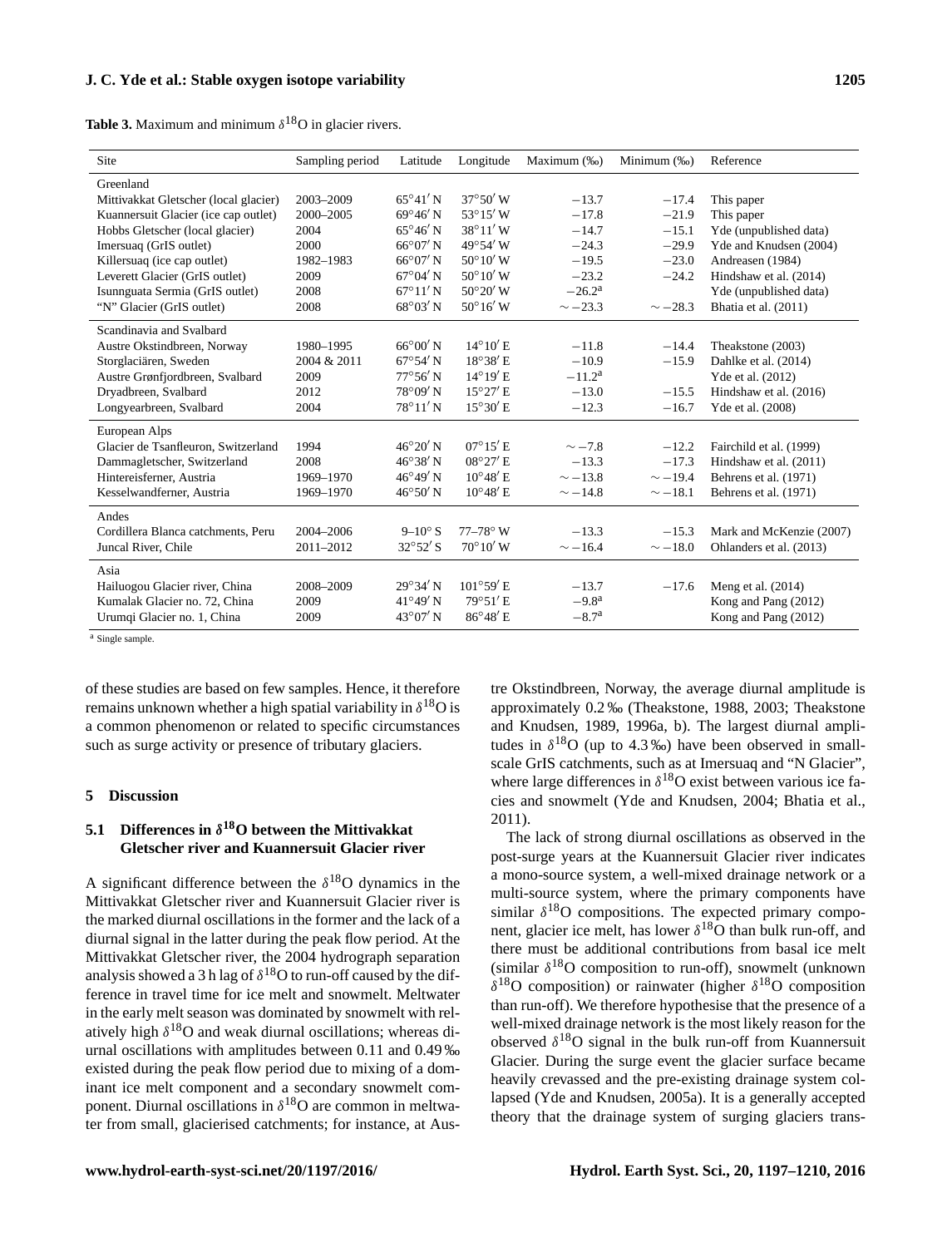forms into a distributed network where meltwater is routed via a system of linked cavities (Kamb et al., 1985; Kamb, 1987), but little is known about how subglacial drainage systems evolve into discrete flow systems in the years following a surge event. In the initial quiescent phase at Kuannersuit Glacier, frequent loud noises interpreted as drainage system roof collapses were observed, in addition to episodic export of ice blocks from the portal, suggesting ongoing changes to the englacial and subglacial drainage system. A consequence of these processes is also visible on the glacier surface, where circular collapse chasms formed above marginal parts of the subglacial drainage system (Yde and Knudsen, 2005a).

Lack of diurnal oscillations in  $\delta^{18}O$  has previously been related to other causes at non-surging glaciers. At Glacier de Tsanfleuron, Switzerland, sampling in the late melt season (23–27 August 1994) showed no diurnal variations in  $\delta^{18}$ O, which was interpreted by Fairchild et al. (1999) as a consequence of limited altitudinal range (less than 500 m) of the glacier. An alternative explanation may be that snowmelt only constituted so small a proportion of the total run-off in the late melt season that discrimination between snowmelt and ice melt was impossible. At the glacier Killersuaq, an outlet glacier from the ice cap Amitsulooq in west Greenland, Andreasen (1984) found that diurnal oscillations in  $\delta^{18}$ O were prominent during the relatively warm summer of 1982, whereas no diurnal  $\delta^{18}$ O oscillations were observed in 1983 because the glacier was entirely snow-covered throughout the ablation season, due to low summer surface mass balance caused by the 1982 El Chichón eruption (Ahlstrøm et al., 2007).

#### **5.2** δ **<sup>18</sup>O compositions in glacier rivers**

It is clear from the studies at Mittivakkat Gletscher and Kuannersuit Glacier that glacier rivers have different  $\delta^{18}O$  compositions. The bulk meltwater from Mittivakkat Gletscher has a  $\delta^{18}$ O composition similar to the water draining the nearby local glacier Hobbs Gletscher and to waters from studied valley and outlet glaciers in Scandinavia, Svalbard, the European Alps, the Andes and Asia (Table 3). The  $\delta^{18}O$  composition of Kuannersuit Glacier is lower and similar to the  $\delta^{18}O$  composition of the glacier Killersuaq (Table 3). Currently, the lowest  $\delta^{18}$ O compositions are found in bulk meltwater draining the GrIS in west Greenland (Table 3), but there is a lack of  $\delta^{18}$ O data from Antarctic rivers. Estimations of  $\delta^{18}$ O based on δD measurements suggest  $\delta^{18}$ O values of -32.1, -34.4 and −41.9 ‰ in waters draining Wilson Piedmont Glacier, Rhone Glacier and Taylor Glacier, respectively (Henry et al., 1977).

The differences in  $\delta^{18}O$  in glacial rivers are due to a combination of geographical effects related to altitude, continentality and latitude (Dansgaard et al., 1973) and temporal effects that work on various timescales and in specific environments. These temporal effects include a seasonal effect (Dansgaard, 1964), a monsoonal effect (Tian et al., 2001;

Kang et al., 2002), a precipitation amount effect (Holdsworth et al., 1991) and a palaeoclimatic effect (Reeh et al., 2002). For instance, the altitude and continentality effects cause low  $\delta^{18}$ O in rivers draining the GrIS compared to rivers draining valley glaciers at similar latitudes (Table 3). More data on the  $\delta^{18}$ O composition and dynamics in glacial rivers are needed to improve the understanding of how the relative influence of geographical and temporal effects varies on local and regional scales.

# **6 Conclusions**

In this study, we have examined the oxygen isotope hydrology in two of the most studied glacierised river catchments in Greenland to improve our understanding of the prevailing differences between contrasting glacial environments. This study has provided insights into the variability and composition of  $\delta^{18}$ O in river water draining glaciers and ice caps adjacent to the GrIS.

The following results were found:

- **–** The Mittivakkat Gletscher river on Ammassalik Island, southeast Greenland, has a mean annual  $\delta^{18}O$  of  $-14.68 \pm 0.18$  ‰ during the peak flow period, which is similar to the  $\delta^{18}$ O composition in glacier rivers in Scandinavia, Svalbard, the European Alps, the Andes and Asia. The Kuannersuit Glacier river on the island Qeqertarsuaq, west Greenland, has a lower mean annual  $\delta^{18}$ O of  $-19.47 \pm 0.55$  ‰, which is similar to the  $\delta^{18}$ O composition in bulk meltwater draining an outlet glacier from the ice cap Amitsulooq but higher than the  $\delta^{18}$ O composition in bulk meltwater draining the GrIS.
- **–** In the Mittivakkat Gletscher river the diurnal oscillations in  $\delta^{18}$ O were conspicuous. This was due to the presence of an efficient subglacial drainage system and diurnal variations in the ablation rates of snow and ice that had distinguishable oxygen isotope compositions. The diurnal oscillations in  $\delta^{18}$ O lagged behind the diurnal oscillations in run-off by approximately 3 h. A hydrograph separation analysis revealed that the ice melt component constituted  $82 \pm 5$ % of the total run-off and dominated the observed variations in total run-off during the peak flow period in 2004. The snowmelt component peaked between 10:00 and 13:00, reflecting the long travel time and a possibly inefficiently distributed subglacial drainage network in the upper part of the glacier.
- **–** In contrast to the Mittivakkat Gletscher river, the Kuannersuit Glacier river showed no diurnal oscillations in  $\delta^{18}$ O. This is likely a consequence of glacier surging. In the years following a major surge event, where Kuannersuit Glacier advanced 10.5 km, meltwater was routed through a tortuous subglacial conduit network of linked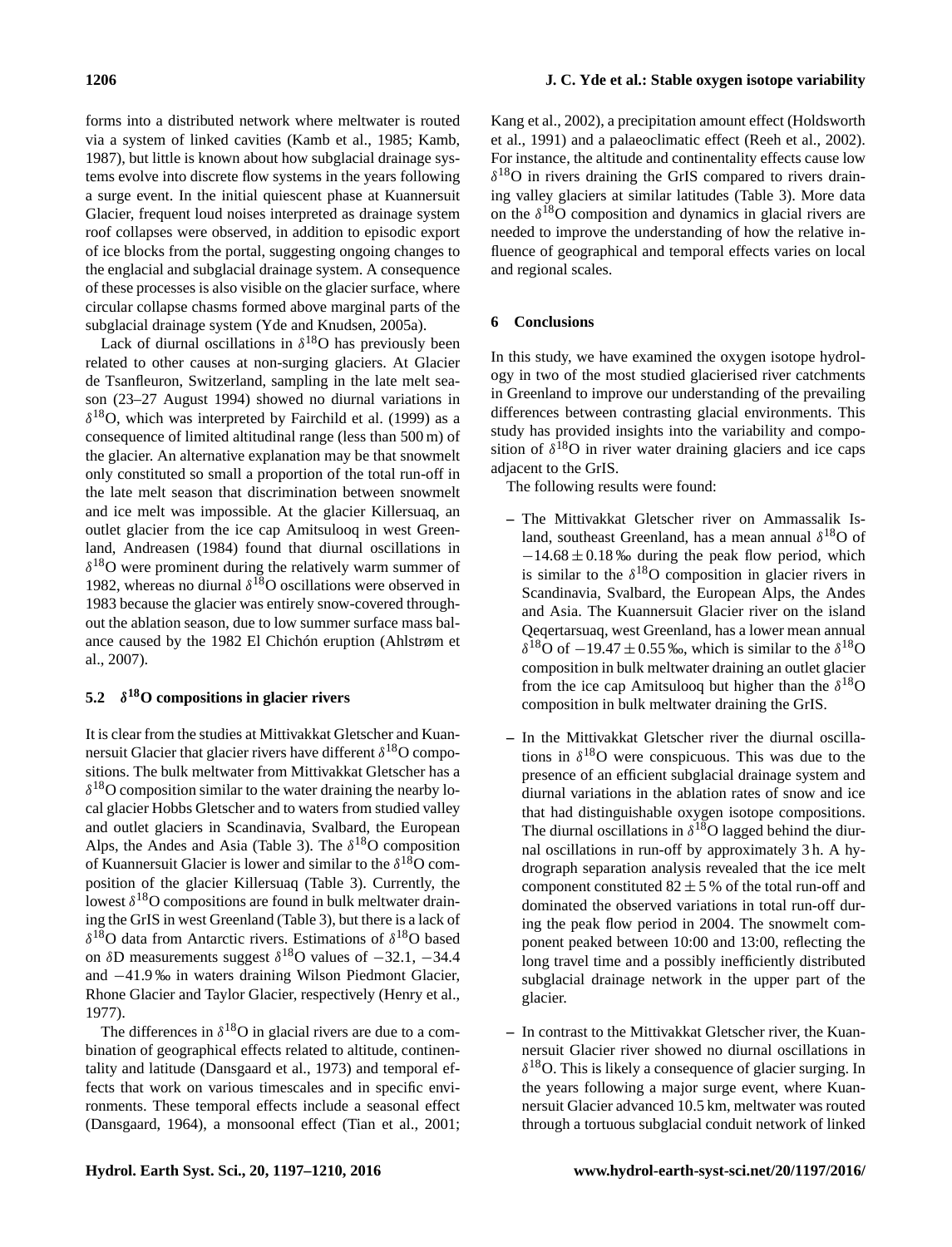cavities, mixing the contributions from glacier ice, basal ice, snow and rainwater.

**–** This study has shown that environmental and physical contrasts in glacier river catchments influence the spatio-temporal variability of the  $\delta^{18}$ O compositions. In Greenlandic glacier rivers, the variability in  $\delta^{18}O$  composition is much higher than previously known ranging from relatively high  $\delta^{18}O$  values in small-scale coastal glacierised catchments to relatively low  $\delta^{18}$ O values in GrIS catchments. This study demonstrates that water isotope analyses can be used to obtain important information on water sources and subglacial drainage system structure that is highly desired for understanding glacier hydrology.

# **The Supplement related to this article is available online at [doi:10.5194/hess-20-1197-2016-supplement.](http://dx.doi.org/10.5194/hess-20-1197-2016-supplement)**

*Acknowledgements.* We thank all the students who have participated in the fieldwork over the years. We are also grateful to the University of Copenhagen for allowing us to use the facilities at the Arctic Station and Sermilik Station and to the Niels Bohr Institute, University of Copenhagen, for processing the isotope samples. We thank Andreas Peter Bech Mikkelsen and four reviewers for valuable comments on the manuscript.

Edited by: M. Hrachowitz

# **References**

- Ahlstrøm, A. P., Bøggild, C. E., Olesen, O. B., Petersen, D., and Mohr, J. J.: Mass balance of the Amitsulôq ice cap, West Greenland, IAHS-AISH P., 318, 107–115, 2007.
- Andreasen, J.-O.: Ilt-isotop undersøgelse ved Kidtlessuaq, Vestgrønland, PhD Dissertation, Aarhus University, Aarhus, 33 pp., 1984.
- Arendt, C. A., Aciego, A. M., and Hetland, E. A.: An open source Bayesian Monte Carlo isotope mixing model with applications in Earth surface processes, Geochem. Geophy. Geosy., 16, 1274– 1292, doi[:10.1002/2014GC005683,](http://dx.doi.org/10.1002/2014GC005683) 2015.
- Bales, R. C., Guo, Q., Shen, D., McConnell, J. R., Du, G., Burkhart, J. F., Spikes, V. B., Hanna, E., and Cappelen, J.: Annual accumulation for Greenland updated using ice core data developed during 2000–2006 and analysis of daily coastal meteorological data, J. Geophys. Res., 114, D06116, doi[:10.1029/2008JD011208,](http://dx.doi.org/10.1029/2008JD011208) 2009.
- Bamber, J., van den Broeke, M., Ettema, J., Lenaerts, J., and Rignot, E.: Recent large increase in freshwater fluxes from Greenland into the North Atlantic, Geophys. Res. Lett., 39, L19501, doi[:10.1029/2012GL052552,](http://dx.doi.org/10.1029/2012GL052552) 2012.
- Bárcena, T. G., Yde, J. C., and Finster, K. W.: Methane flux and high-affinity methanotrophic diversity along the chronosequence

of a receding glacier in Greenland, Ann. Glaciol., 51, 23–31, 2010.

- Bárcena, T. G., Finster, K. W., and Yde, J. C.: Spatial patterns of soil development, methane oxidation, and methanotrophic diversity along a receding glacier forefield, Southeast Greenland, Arct. Antarct. Alp. Res., 43, 178–188, 2011.
- Behrens, H., Bergmann, H., Moser, H., Rauert, W., Stichler, W., Ambach, W., Eisner, H., and Pessl, K.: Study of the discharge of Alpine glaciers by means of environmental isotpes and dye tracers, Z. Gletscherkunde Glazialgeologie, 7, 79–102, 1971.
- Behrens, H., Moser, H., Oerter, H., Rauert, W., and Stichler, W.: Models for the runoff from a glaciated catchment area using measurements of environmental isotope contents, in: Proceedings of the International Symposium on Isotope Hydrology, International Atomic Energy Agency, Vienna, 829–846, 1978.
- Bhatia, M. P., Das, S. B., Kujawinski, E. B., Henderson, P., Burke, A., and Charette, M. A.: Seasonal evolution of water contributions to discharge from a Greenland outlet glacier: insight from a new isotope-mixing model, J. Glaciol., 57, 929–941, 2011.
- Blaen, P. J., Hannah, D. M., Brown, L. E., and Milner, A. M.: Water source dynamics of high Arctic river basins, Hydrol. Process., 28, 3521–3538, 2014.
- Bøggild, C. E., Brandt, R. E., Brown, K. J., and Warren, S. G.: The ablation zone in Northeast Greenland: ice types, albedos and impurities, J. Glaciol., 56, 101–113, 2010.
- Box, J. E., Fettweis, X., Stroeve, J. C., Tedesco, M., Hall, D. K., and Steffen, K.: Greenland ice sheet albedo feedback: thermodynamics and atmospheric drivers, The Cryosphere, 6, 821–839, doi[:10.5194/tc-6-821-2012,](http://dx.doi.org/10.5194/tc-6-821-2012) 2012.
- Boye, B.: En undersøgelse af variationer i  $\delta^{18}$ O-indholdet i prøver indsamlet på Mittivakkat gletscheren i Østgrønland, Ms Thesis, Aarhus University, Aarhus, 101 pp., 1999.
- Cable, J., Ogle, K., and Williams, D.: Contribution of glacier meltwater to streamflow in the Wind River Range, Wyoming, inferred via a Bayesian mixing model applied to isotopic measurements, Hydrol. Process., 25, 2228–2236, doi[:10.1002/hyp.7982,](http://dx.doi.org/10.1002/hyp.7982) 2011.
- Cappelen, J.: Weather observations from Greenland 1958–2012, Danish Meteorological Institute Technical Report 13–11, Danish Meteorological Institute, Copenhagen, 23 pp., 2013.
- Coplen, T. B.: New guidelines for reporting stable hydrogen, carbon, and oxygen isotope-ratio data, Geochim. Cosmochim. Ac., 60, 3359–3360, 1996.
- Dahlke, H. E., Lyom, S. W., Jansson, P., Karlin, T., and Rosquist, G.: Isotopic investigation of runoff generation in a glacierized catchment in northern Sweden, Hydrol. Process., 28, 1383–1398, 2014.
- Dansgaard, W.: Stable isotopes in precipitation, Tellus, 16, 436– 468, 1964.
- Dansgaard, W., Johnsen, S. J., Clausen, H. B., and Gundestrup, N.: Stable isotope glaciology, Medd. Grønland, 197, 53 pp., 1973.
- Dinçer, T., Payne, B. R., Florkowski, T., Martinec, J., and Tongiorgi, E.: Snowmelt runoff from measurements of tritium and oxygen-18, Water Resour. Res., 6, 110–124, 1970.
- Dissing, L.: Studier af kemiske forhold i sne aflejret på og ved Mittivakkat-gletscheren i Østgrønland, Ms Thesis, Aarhus University, 102 pp., 2000.
- Epstein, S. and Sharp, R. P.: Oxygen-isotope variations in the Malaspina and Saskatchewan Glaciers, J. Geol., 67, 88–102, 1959.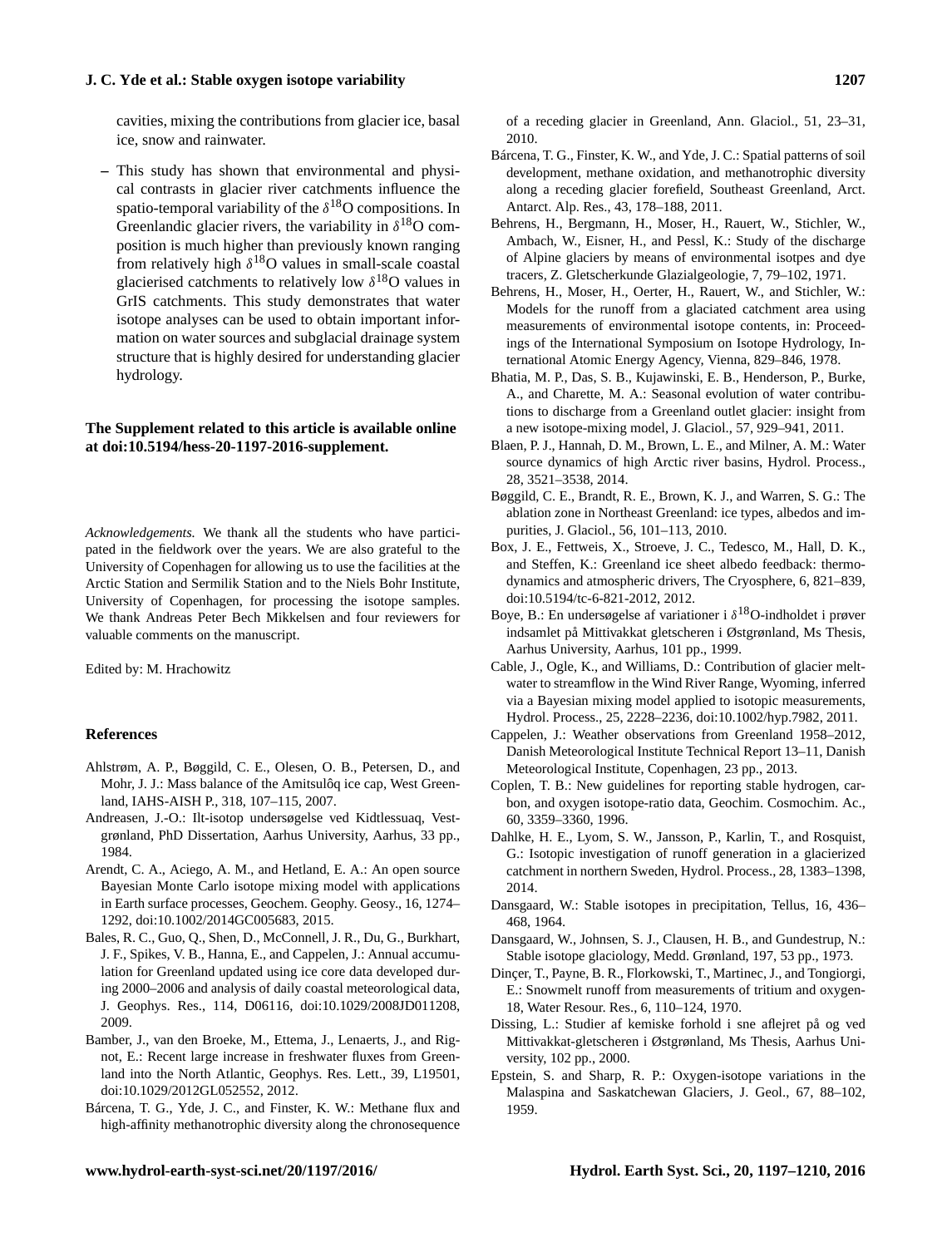- Fairchild, I. J., Killawee, J. A., Sharp, M. J., Spiro, B., Hubbard, B., Lorrain, R., and Tison, J.-L.: Solute generation and transfer from a chemically reactive Alpine glacial-proglacial system, Earth Surf. Proc. Land., 24, 1189–1211, 1999.
- Gat, J. R. and Gonfiantini, R.: Stable isotope hydrology. Deuterium and oxygen-18 in the water cycle, Technical Report Series 210, International Atomic Energy Agency, Vienna, 334 pp., 1981.
- Haldorsen, S., Riise, G., Swensen, B., and Sletten, R. S.: Environmental isotopes as tracers in catchments, in: Geochemical processes, weathering and groundwater recharge in catchments, edited by: Saether, O. M. and de Caritat, P., Balkema, Rotterdam, 185–210, 1997.
- Hambrey, M. J.: Oxygen isotope studies at Charles Rabots Bre, Okstindan, northern Norway, Geogr. Ann. A, 56, 147–158, 1974.
- Hanna, E., Huybrechts, P., Janssens, I., Cappelen, J., Steffen, K., and Stephens, A.: Runoff and mass balance of the Greenland ice sheet: 1958–2003, J. Geophys. Res., 110, D13108, doi[:10.1029/2004JD005641,](http://dx.doi.org/10.1029/2004JD005641) 2005.
- Hanna, E., Huybrechts, P., Steffen, K., Cappelen, J., Huff, R., Shuman, C., Irvine-Fynn, T., Wise, S., and Griffiths, M.: Increased runoff from melt from the Greenland ice sheet: A response to global warming, J. Climate, 21, 331–341, 2008.
- Hanna, E., Mernild, S. H., Cappelen, J., and Steffen, K.: Recent warming in Greenland in a long-term instrumental (1881– 2012) climatic context, Part 1: evaluation of surface air temperature records, Environ. Res. Lett., 7, 045404, doi[:10.1088/1748-](http://dx.doi.org/10.1088/1748-9326/7/4/045404) [9326/7/4/045404,](http://dx.doi.org/10.1088/1748-9326/7/4/045404) 2012.
- Hanna, E., Jones, J. M., Cappelen, J., Mernild, S. H., Wood, L., Steffen, K., and Huybrechts, P.: Discerning the influence of North Atlantic atmospheric and oceanic forcing effects on 1900–2012 Greenland summer climate and melt, Int. J. Climatol., 33, 862– 888, 2013.
- Hasholt, B. and Mernild, S. H.: Glacial erosion and sediment transport in the Mittivakkat Glacier catchment, Ammassalik Island, southeast Greenland, 2005, IAHS-AISH P., 306, 45–55, 2006.
- Henry, C. H., Wilson, A. T., Popplewell, K. B., and House, D. A.: Dating of geochemical events in Lake Bonney, Antarctica, and their relation to glacial and climate changes, New Zeal. J. Geol. Geop., 20, 1103–1122, 1977.
- Herschy, R. W.: Hydrometry: Principles and practice, 2nd edition, Wiley, 384 pp., 1999.
- Hindshaw, R. S., Tipper, E. T., Reynolds, B. C., Lemarchard, E., Wiederhold, J. G., Magnusson, J., Bernasconi, S. M., Kretzschmar, R., and Bourdon, B.: Hydrological control of stream water chemistry in a glacial catchment (Damma Glacier, Switzerland), Chem. Geol., 285, 215–230, doi[:10.1016/j.chemgeo.2011.04.012,](http://dx.doi.org/10.1016/j.chemgeo.2011.04.012) 2011.
- Hindshaw, R. S., Rickli, J., Leuthold, J., Wadham, J., and Bourdon, B.: Identifying weathering sources and processes in an outlet glacier of the Greenland Ice Sheet using Ca and Sr isotope ratios, Geochim. Cosmochim. Ac., 145, 50–71, 2014.
- Hindshaw, R. S., Heaton, T. H. E., Boyd, E. S., Lindsay, M. R., and Tipper, E. T.: Influence of glaciation on mechanisms of mineral weathering in two high Arctic catchments, Chem. Geol., 420, 37–50, doi[:10.1016/j.chemgeo.2015.11.004,](http://dx.doi.org/10.1016/j.chemgeo.2015.11.004) 2016.
- Holdsworth, G., Fogarasi, S., and Krouse, H. R.: Variation of the stable isotopes of water with altitude in the Saint Elias Mountains of Canada, J. Geophys. Res. 96, 7483–7494, 1991.
- Hooper, R. P. and Shoemaker, C. A.: A comparison of chemical and isotopic hydrograph separation, Water Resour. Res., 106, 233– 244, 1986.
- Humlum, O.: Late-Holocene climate in central West Greenland: meteorological data and rock-glacier isotope evidence, Holocene, 9, 581–594, 1999.
- Kamb, B.: Glacier surge mechanism based on linked cavity configuration of the basal water conduit system, J. Geophys. Res., 92, 9083–9100, 1987.
- Kamb, B., Raymond, C. F., Harrison, W. D., Engelhardt, H., Echelmeyer, K. A., Humphrey, N., Brugman, M. M., and Pfeffer, T.: Glacier surge mechanism: 1982–1983 surge of Variegated Glacier, Alaska, Science, 227, 469–479, 1985.
- Kang, S., Kreutz, K. J., Mayewski, P. A., Qin, D., and Yao, T.: Stable-isotopic composition of precipitation over the northern slope of the central Himalaya, J. Glaciol., 48, 519–526, 2002.
- Keegan, K. M., Albert, M. R., McConnell, J. R., and Baker, I.: Climate change and forest fires synergistically drive widespread melt events of the Greenland Ice Sheet, P. Natl. Acad. Sci. USA, 111, 7964–7967, 2014.
- Kendall, C., Doctor, D. H., and Young, M. B.: Environmental isotope applications in hydrological studies, in: Treatise on Geochemistry, second edition, edited by: Holland, H. D. and Turekian, K. K., Elsevier, Oxford, 7, chapter 9, 273–327, 2014.
- Knudsen, N. T., Yde, J. C., and Gasser, G.: Suspended sediment transport in glacial meltwater during the initial quiescent phase after a major surge event at Kuannersuit Glacier, Greenland, Geogr. Tidsskr., 107, 1–7, 2007.
- Knudsen, N. T., Nørnberg, P., Yde, J. C., Hasholt, B., and Heinemeier, J.: Recent marginal changes of the Mittivakkat Glacier, Southeast Greenland and the discovery of remains of reindeer (Rangifer tarandus), polar bear (Ursus maritimus) and peaty material, Geogr. Tidsskr., 108, 137–142, 2008.
- Kong, Y. and Pang, Z.: Evaluating the sensitivity of glacier rivers to climate change based on hydrograph separation of discharge, J. Hydrol., 434–435, 121–129, 2012.
- Kristiansen, S. M., Yde, J. C., Bárcena, T. G., Jakobsen, B. H., Olsen, J., and Knudsen, N. T.: Geochemistry of groundwater in front of a warm-based glacier in Southeast Greenland, Geogr. Ann. A, 95, 97–108, 2013.
- Larsen, N. K., Kronborg, C., Yde, J. C., and Knudsen, N. T.: Debris entrainment by basal freeze-on and thrusting during the 1995– 1998 surge of Kuannersuit Glacier on Disko Island, west Greenland, Earth Surf. Proc. Land., 35, 561–574, 2010.
- Lee, J., Feng, X., Faiia, A., Posmentier, E., Osterhuber, R., and Kirchner, J.: Isotopic evolution of snowmelt: A new model incorporating mobile and immobile water, Water Resour. Res., 46, W11512, doi[:10.1029/2009WR008306,](http://dx.doi.org/10.1029/2009WR008306) 2010.
- Lutz, S., Anesio, A. M., Villar, S. E. J., and Benning, L. G.: Variations of algal communities cause darkening of a Greenland glacier, FEMS Microbiol. Ecol., 89, 402–414, 2014.
- Mark, B. G. and Seltzer, G. O.: Tropical glacier meltwater contribution to stream discharge: a case study in the Cordillera Blanca, Peru, J. Glaciol., 49, 271–281, 2003.
- Mark, B. G. and McKenzie, J. M.: Tracing increasing tropical Andean glacier melt with stable isotopes in water, Environ. Sci. Technol., 41, 6955–6960, 2007.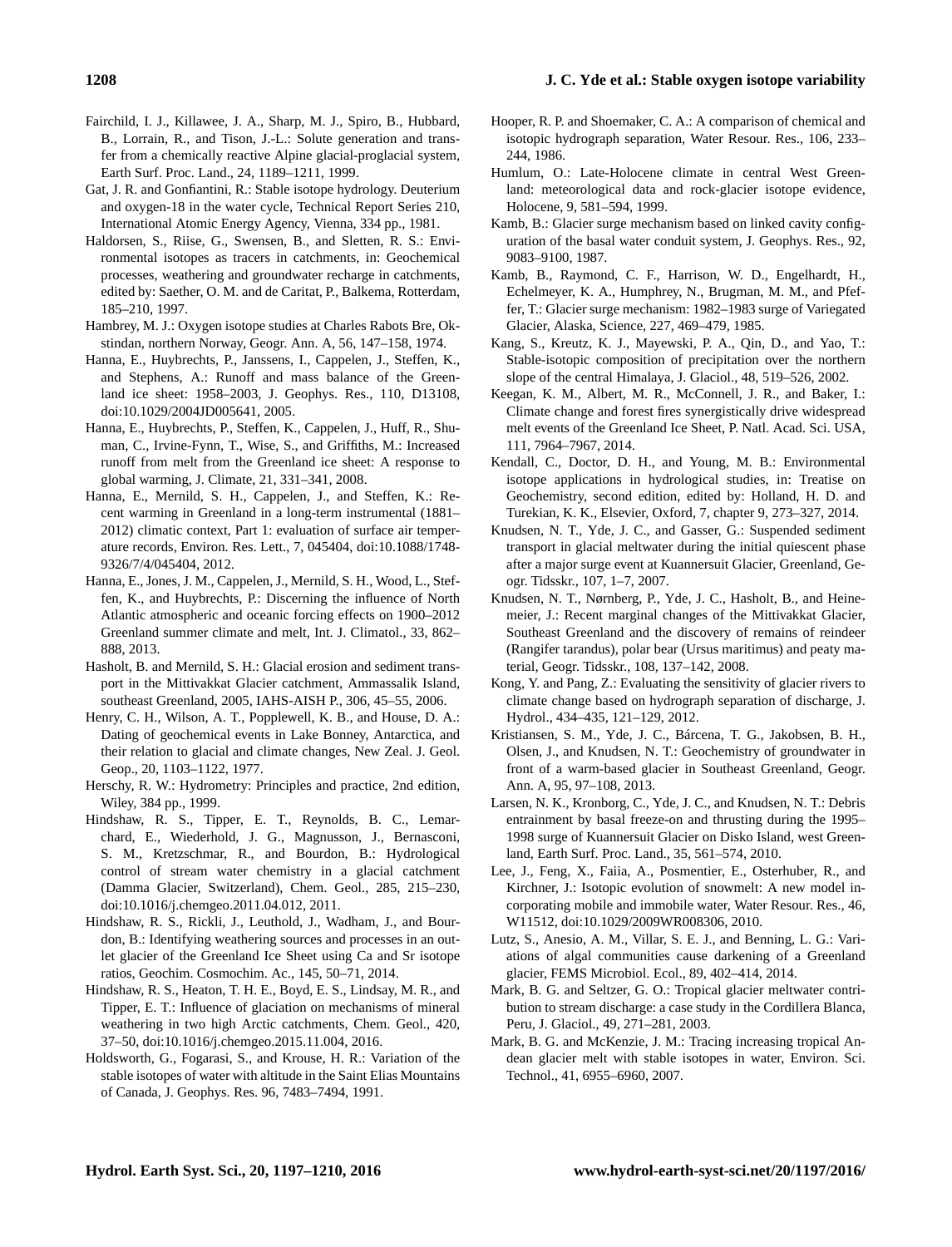- McDonnell, J. J., Bonell, M., Stewart, M. K., and Pearce, A. J.: Deuterium variations in storm rainfall – implications for stream hydrograph separation, Water Resour. Res., 26, 455–458, 1990.
- Meng, Y., Liu, G., and Zhang, L.: A comparative study on stable isotopic composition in waters of the glacial and nonglacial rivers in Mount Gongga, China, Water Environ. J., 28, 212–221, 2014.
- Mernild, S. H.: The internal drainage system of the lower Mittivakkat Glacier, Ammassalik Island, SE Greenland, Geogr. Tidsskr., 106, 13–24, 2006.
- Mernild, S. H. and Liston, G. E.: The influence of air temperature inversions on snowmelt and glacier mass balance simulations, Ammassalik Island, Southeast Greenland, J. Appl. Meteorol. Clim., 49, 47–67, 2010.
- Mernild, S. H. and Liston, G. E.: Greenland freshwater runoff, Part II: Distribution and trends, 1960–2010, J. Clim., 25, 6015–6035, 2012.
- Mernild, S. H., Hasholt, B., Jakobsen, B. H., and Hansen, B. U.: Meteorological observations 2006 and ground temperature variations over 12-year at the Sermilik Station, Ammassalik Island, Southeast Greenland, Geogr. Tidsskr., 108, 153–161, 2008a.
- Mernild, S. H., Liston, G. E., and Hasholt, B.: East Greenland freshwater runoff to the Greenland-Iceland-Norwegian Seas 1999– 2004 and 2071–2100, Hydrol. Process., 22, 4571–4586, 2008b.
- Mernild, S. H., Knudsen, N. T., Lipscomb, W. H., Yde, J. C., Malmros, J. K., Hasholt, B., and Jakobsen, B. H.: Increasing mass loss from Greenland's Mittivakkat Gletscher, The Cryosphere, 5, 341–348, doi[:10.5194/tc-5-341-2011,](http://dx.doi.org/10.5194/tc-5-341-2011) 2011.
- Mernild, S. H., Malmros, J. K., Yde, J. C., and Knudsen, N. T.: Multi-decadal marine- and land-terminating glacier recession in the Ammassalik region, southeast Greenland, The Cryosphere, 6, 625–639, doi[:10.5194/tc-6-625-2012,](http://dx.doi.org/10.5194/tc-6-625-2012) 2012.
- Mernild, S. H., Pelto, M., Malmros, J. K., Yde, J. C., Knudsen, N. T., and Hanna, E.: Identification of snow ablation rate, ELA, AAR and net mass balance using transient snowline variations on two Arctic glaciers, J. Glaciol., 59, 649–659, 2013a.
- Mernild, S. H., Knudsen, N. T., Hoffman, M. J., Yde, J. C., Hanna, E., Lipscomb, W. H., Malmros, J. K., and Fausto, R. S.: Volume and velocity changes at Mittivakkat Gletscher, southeast Greenland, J. Glaciol., 59, 660–670, 2013b.
- Mernild, S. H., Hanna, E., Yde, J. C., Cappelen, J., and Malmros, J. K.: Coastal Greenland air temperature extremes and trends 1890– 2010: annual and monthly analysis, Int. J. Climatol., 34, 1472– 1487, 2014.
- Mernild, S. H., Hanna, E., McConnell, J. R., Sigl, M., Beckerman, A. P., Yde, J. C., Cappelen, J., Malmros, J. K., and Steffen, K.: Greenland precipitation trends in a long-term instrumental climate context (1890–2012): evaluation of coastal and ice core records, Int. J. Climatol., 35, 303–320, 2015a.
- Mernild, S. H., Malmros, J. K., Yde, J. C., Wilson, R., Knudsen, N. T., Hanna, E., Fausto, R. S., and van As, D.: Albedo decline on Greenland's Mittivakkat Gletscher in a warming climate, Int. J. Climatol., 35, 2294–2307, 2015b.
- Milner, A. M., Brown, L. E., and Hannah, D. M.: Hydroecological response of river systems to shrinking glaciers, Hydrol. Process., 23, 62–77, 2009.
- Moser, H. and Stichler, W.: Environmental isotopes in ice and snow, in: Handbook of environmental isotope geochemistry, The terrestrial environment, A, edited by: Fritz, P. and Fontes, J. C., Elsevier, Amsterdam, Volume 1, 141–178, 1980.
- Nghiem, S. V., Hall, D. K., Mote, T. L., Tedesco, M., Albert, M. R., Keegan, K., Shuman, C. A., DiGirolamo, N. E., and Neumann, G.: The extreme melt across the Greenland ice sheet in 2012, Geophys. Res. Lett., 39, L20502, doi[:10.1029/2012GL053611,](http://dx.doi.org/10.1029/2012GL053611) 2012.
- Ohlanders, N., Rodriguez, M., and McPhee, J.: Stable water isotope variation in a Central Andean watershed dominated by glacier and snowmelt, Hydrol. Earth Syst. Sci., 17, 1035–1050, doi[:10.5194/hess-17-1035-2013,](http://dx.doi.org/10.5194/hess-17-1035-2013) 2013.
- Penna, D., Engel, M., Mao, L., Dell'Agnese, A., Bertoldi, G., and Comiti, F.: Tracer-based analysis of spatial and temporal variations of water sources in a glacierized catchment, Hydrol. Earth Syst. Sci., 18, 5271–5288, doi[:10.5194/hess-18-5271-](http://dx.doi.org/10.5194/hess-18-5271-2014) [2014,](http://dx.doi.org/10.5194/hess-18-5271-2014) 2014.
- Raben, P. and Theakstone, W. H.: Changes of ionic and oxygen isotopic composition of the snowpack at the glacier Austre Okstindbreen, Norway, 1995, Nord. Hydrol., 29, 1–20, 1998.
- Reeh, N., Oerter, H., and Thomsen, H. H.: Comparison between Greenland ice-margin and ice-core oxygen-18 records, Ann. Glaciol., 35, 136–144, 2002.
- Roberts, D. H., Yde, J. C., Knudsen, N. T., Long, A. J., and Lloyd, J. M.: Ice marginal dynamics and sediment delivery mechanisms during surge activity, Kuannersuit Glacier, Disko Island, West Greenland, Quaternary Sci. Rev., 28, 209–222, 2009.
- Rodriguez, M., Ohlanders, N., and McPhee, J.: Estimating glacier and snowmelt contributions to stream flow in a Central Andes catchment in Chile using natural tracers, Hydrol. Earth Syst. Sci. Discuss., 11, 8949–8994, doi[:10.5194/hessd-11-8949-2014,](http://dx.doi.org/10.5194/hessd-11-8949-2014) 2014.
- Tedesco, M., Serreze, M., and Fettweis, X.: Diagnosing the extreme surface melt event over southwestern Greenland in 2007, The Cryosphere, 2, 159–166, doi[:10.5194/tc-2-159-2008,](http://dx.doi.org/10.5194/tc-2-159-2008) 2008.
- Tedesco, M., Fettweis, X., van den Broeke, M. R., van de Wal, R. S. W., Smeets, C. J. P. P., van de Berg, W. J., Serreze, M. C., and Box, J. E.: The role of albedo and accumulation in the 2010 melting record in Greenland, Environ. Res. Lett., 6, 014005, doi[:10.1088/1748-9326/6/1/014005,](http://dx.doi.org/10.1088/1748-9326/6/1/014005) 2011.
- Theakstone, W. H.: Temporal variations of isotopic composition of glacier-river water during summer: observations at Austre Okstindbreen, Okstindan, Norway, J. Glaciol., 34, 309–317, 1988.
- Theakstone, W. H.: Oxygen isotopes in glacier-river water, Austre Okstindbreen, Okstidan, Norway, J. Glaciol., 49, 282–298, 2003.
- Theakstone, W. H.: Dating stratigraphic variations of ions and oxygen isotopes in a high-altitude snowpack by comparison with daily variations of precipitation chemistry at a low-altitude site, Hydrol. Res., 39, 101–112, 2008.
- Theakstone, W. H. and Knudsen, N. T.: Temporal changes of glacier hydrological systems indicated by isotopic and related observations at Austre Okstindbreen, Okstindan, Norway, 1976–87, Ann. Glaciol., 13, 252–256, 1989.
- Theakstone, W. H. and Knudsen, N. T.: Isotopic and ionic variations in glacier river water during three contrasting ablation seasons, Hydrol. Process., 10, 523–539, 1996a.
- Theakstone, W. H. and Knudsen, N. T.: Oxygen isotope and ionic concentrations in glacier river water: multi-year observations in the Austre Okstindbreen basin, Norway, Nord. Hydrol., 27, 101– 116, 1996b.
- Tian, L., Masson-Delmotte, V., Stiévenard, M., Yao, T., and Jouzel, J.: Tibetan Plateau summer monsoon northward extent revealed